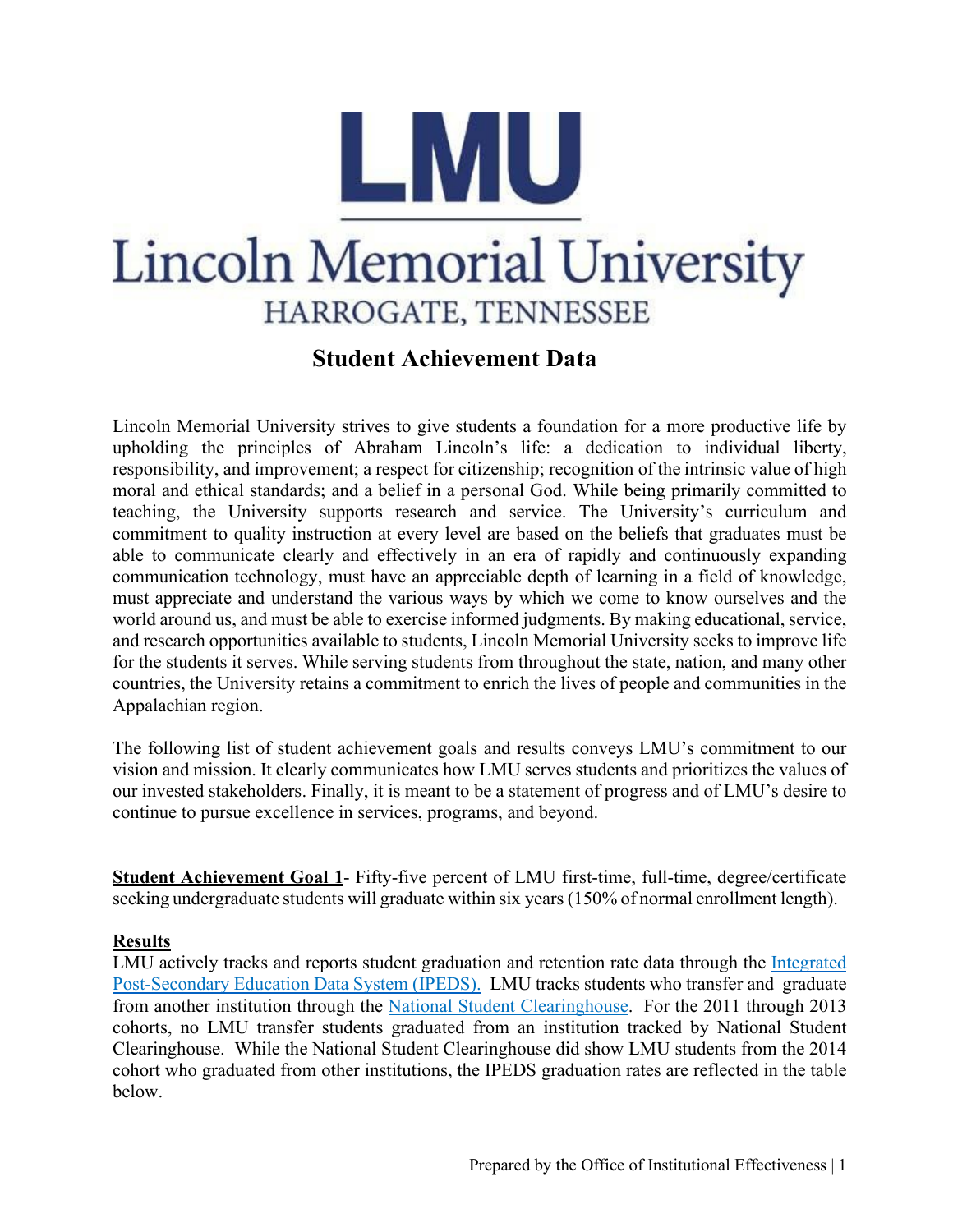| <b>IPEDS Six-year Undergraduate Graduation Rates</b> |                                       |                                       |                                       |                                              |  |  |  |  |  |  |
|------------------------------------------------------|---------------------------------------|---------------------------------------|---------------------------------------|----------------------------------------------|--|--|--|--|--|--|
| <b>Institution</b>                                   | 2017<br><b>(Fall 2011)</b><br>Cohort) | 2018<br><b>(Fall 2012)</b><br>Cohort) | 2019<br><b>(Fall 2013)</b><br>Cohort) | <b>2020</b><br><b>(Fall 2014)</b><br>Cohort) |  |  |  |  |  |  |
| <b>Lincoln Memorial</b><br><b>University</b>         | 46%                                   | 57%                                   | $55\%$                                | 53%                                          |  |  |  |  |  |  |

| Six-Year<br><b>Graduation</b><br>Rate   |                      | 2017<br>(Fall 2011 Cohort) |                      | 2018<br>(Fall 2012 Cohort) |                      | 2019<br>(Fall 2013 Cohort) | 2020<br>(Fall 2014 Cohort) |                           |  |
|-----------------------------------------|----------------------|----------------------------|----------------------|----------------------------|----------------------|----------------------------|----------------------------|---------------------------|--|
| <b>Disaggregated</b><br>by Race         | #<br><b>Students</b> | <b>Graduation</b><br>Rate  | #<br><b>Students</b> | <b>Graduation</b><br>Rate  | #<br><b>Students</b> | <b>Graduation</b><br>Rate  | #<br><b>Students</b>       | <b>Graduation</b><br>Rate |  |
| American<br>Indian and                  |                      |                            |                      |                            |                      |                            |                            |                           |  |
| Alaska Native                           |                      | $0\%$                      | $\overline{2}$       | 50%                        | 3                    | 33%                        | 3                          | 67%                       |  |
| Asian                                   | $\overline{0}$       | $0\%$                      | $\overline{2}$       | 50%                        |                      | 100%                       |                            | 100%                      |  |
| <b>Black or</b>                         |                      |                            |                      |                            |                      |                            |                            |                           |  |
| African                                 |                      |                            |                      |                            |                      |                            |                            |                           |  |
| American                                | 15                   | 36%                        | 11                   | 64%                        | 14                   | 21%                        | 20                         | 35%                       |  |
| Hispanic/<br>Latino                     | $\overline{2}$       | 50%                        | $\overline{4}$       | 50%                        |                      | $0\%$                      | $\overline{0}$             | N/A                       |  |
| <b>Native</b><br>Hawaiian and           |                      |                            |                      |                            |                      |                            |                            |                           |  |
| <b>Other Pacific</b><br><b>Islander</b> | $\Omega$             | N/A                        | $\theta$             | N/A                        | $\theta$             | N/A                        | $\theta$                   | N/A                       |  |
| Other                                   | 41                   | 32%                        | 22                   | 54%                        | 8                    | 75%                        | 15                         | 47%                       |  |
| White                                   | 249                  | 49%                        | 204                  | 57%                        | 94                   | 63%                        | 215                        | 54%                       |  |

\*Students self-identify Race

| Six-Year<br><b>Graduation</b><br>Rate | 2017<br>(Fall 2011 Cohort) |                           | 2018<br>(Fall 2012 Cohort) |                           |                      | 2019<br>(Fall 2013 Cohort) | 2020<br>(Fall 2014 Cohort) |                           |  |
|---------------------------------------|----------------------------|---------------------------|----------------------------|---------------------------|----------------------|----------------------------|----------------------------|---------------------------|--|
| <b>Disaggregated</b><br>by Ethnicity  | #<br><b>Students</b>       | <b>Graduation</b><br>Rate | #<br><b>Students</b>       | <b>Graduation</b><br>Rate | #<br><b>Students</b> | <b>Graduation</b><br>Rate  | #<br><b>Students</b>       | <b>Graduation</b><br>Rate |  |
| <b>Hispanic</b>                       |                            | 50%                       | 4                          | 50%                       |                      | $0\%$                      |                            | 40%                       |  |
| <b>Non-Hispanic</b>                   | 265                        | 48%                       | 201                        | 56%                       | 112                  | 57%                        | 219                        | 54%                       |  |
| Unknown                               | 41                         | 32%                       | 40                         | 63%                       | 8                    | 75%                        | 30                         | 47%                       |  |

\*Students self-identify Ethnicity

| Six-Year<br><b>Graduation</b><br>Rate | 2017<br>(Fall 2011 Cohort) |                           | 2018<br>(Fall 2012 Cohort) |                           |                      | 2019<br>(Fall 2013 Cohort) | 2020<br>(Fall 2014 Cohort) |                           |  |
|---------------------------------------|----------------------------|---------------------------|----------------------------|---------------------------|----------------------|----------------------------|----------------------------|---------------------------|--|
| <b>Disaggregated</b><br>by Gender     | #<br><b>Students</b>       | <b>Graduation</b><br>Rate | #<br><b>Students</b>       | <b>Graduation</b><br>Rate | #<br><b>Students</b> | <b>Graduation</b><br>Rate  | #<br><b>Students</b>       | <b>Graduation</b><br>Rate |  |
| Male                                  | 97                         | 52%                       | 78                         | 68%                       | 38                   | 61%                        | 102                        | 47%                       |  |
| Female                                | 211                        | 44%                       | 167                        | 52%                       | 83                   | 57%                        | 152                        | 57%                       |  |
| Other                                 |                            | N/A                       | 0                          | N/A                       | 0                    | N/A                        | $\theta$                   | N/A                       |  |

\*Students self-identify Gender

Prepared by the Office of Institutional Effectiveness | 2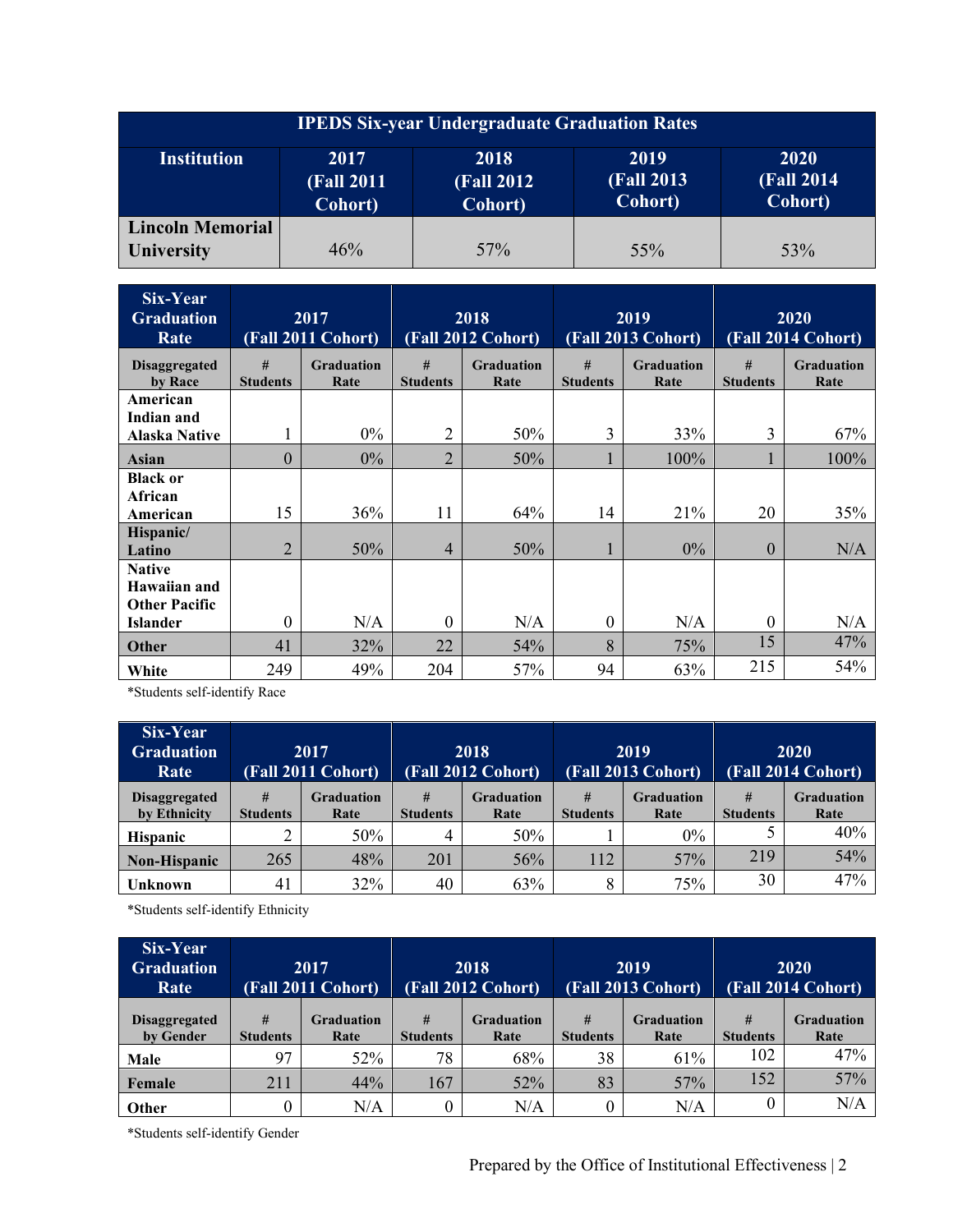LMU's 53% six-year graduation rate for the Fall 2014 cohort does not meet the institutional student achievement goal of a 55% 6-year graduation rate. In response, the Vice President for Academic Affairs required all undergraduate academic programs and all academic and student support services units to have a program outcome in support of student success. The program outcomes should be included in their annual Outcomes Assessment Report (OAR) for 2020-2021 and contribute to improving student retention rates, graduation rates and/or post-graduate success.

Examining LMU's cohort graduation rates by race show fluctuations in the rates for students who self-identify as American Indian/Alaska Native, Asian, Black/African American, Hispanic/Latino, and Native Hawaiian/Other Pacific Islander. These fluctuations are due to the low number of students from these groups in each cohort. Except for the 2012 cohort, the graduation rates for African American students were consistently 10% or more below the overall rates. The Office of Inclusion and Diversity Engagement supports a variety of student affinity organizations as well as a Student Diversity Leadership Council, which support students from under-represented groups. The University also offers Diversity grants for undergraduate students who live on-campus to help make Lincoln Memorial University a more diverse student body.

The graduation rate for females was higher than males for 2014 cohort, which fits the national trend for graduation by sex. For the previous three years, the 6-year graduation rates for males were 4- 8% higher than females.

Note: Serving and supporting Appalachian students is a critical element in LMU's mission, and beginning with the 2018 cohort, we will report graduation rates by Appalachian status.

**Student Achievement Goal 2-** Fall-to-fall retention rates for first-time, bachelor's degree seeking students at LMU will exceed 75%.

# **Results**

LMU achieved its goal by retaining 76% of first-time, bachelor's degree-seeking students from Fall 2019 to Fall 2020. LMU has seen growth in its fall-to-fall retention rates from 2015 through 2019. Although the retention rate dipped slightly in 2020, it remained above the 75% target. The LMU first-time retention rates for the past four years are presented in the table below.

| <b>Fall-to-Fall First-time Cohort Retention Rates</b> |     |     |        |     |  |  |  |  |  |  |  |
|-------------------------------------------------------|-----|-----|--------|-----|--|--|--|--|--|--|--|
| <b>Institution</b><br>2017<br>2018<br>2020<br>2019    |     |     |        |     |  |  |  |  |  |  |  |
| <b>Lincoln Memorial</b><br><b>University</b>          | 73% | 75% | $77\%$ | 76% |  |  |  |  |  |  |  |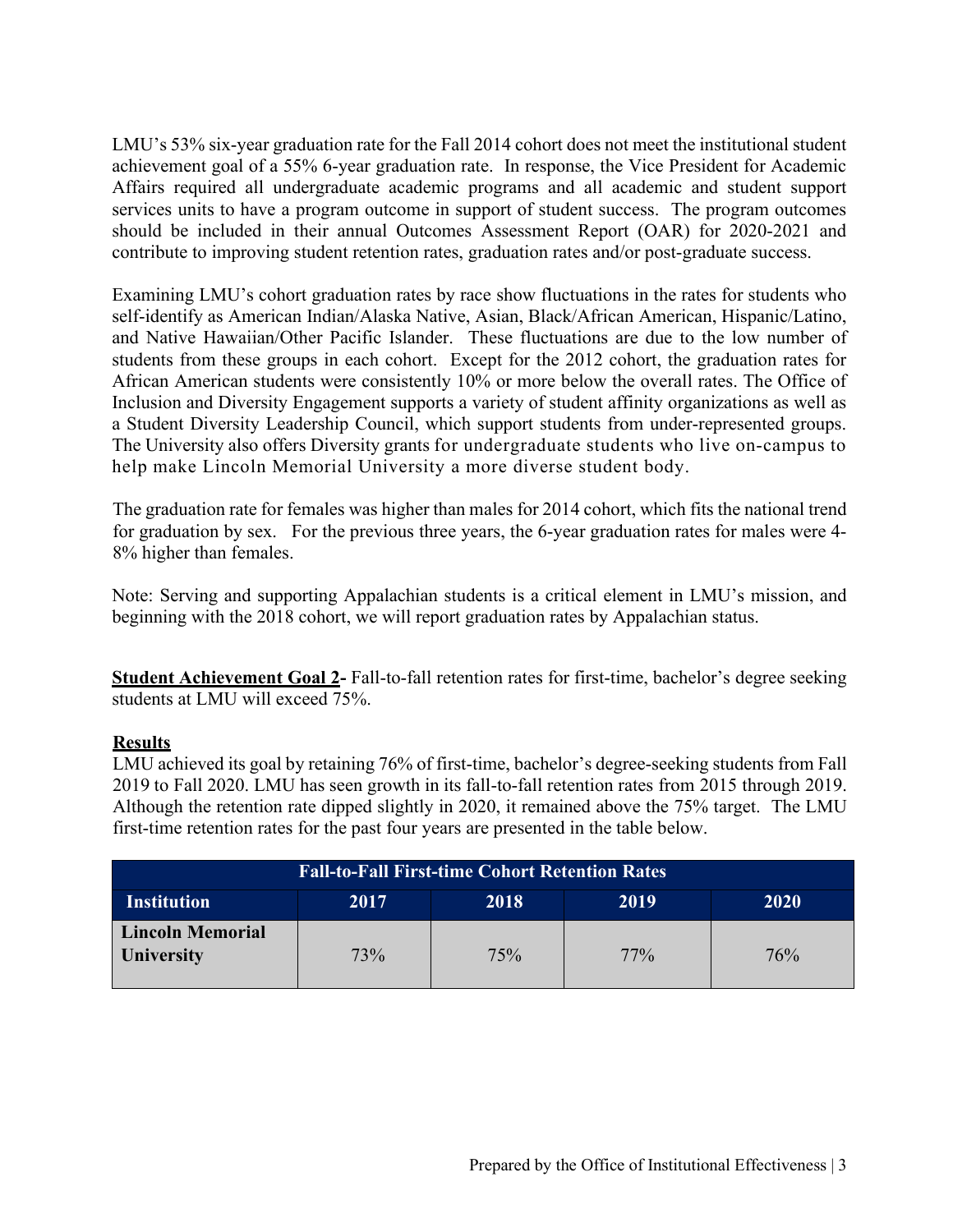| <b>Fall-to-fall</b><br><b>Retention</b><br><b>Rates</b>                  |                      | 2017<br>(Fall 2016 Cohort) |                      | 2018<br>(Fall 2017 Cohort) |                      | 2019<br>(Fall 2018 Cohort) | 2020<br>(Fall 2019 Cohort) |                          |
|--------------------------------------------------------------------------|----------------------|----------------------------|----------------------|----------------------------|----------------------|----------------------------|----------------------------|--------------------------|
| <b>Disaggregated</b><br>by Race                                          | #<br><b>Students</b> | <b>Retention</b><br>Rate   | #<br><b>Students</b> | <b>Retention</b><br>Rate   | #<br><b>Students</b> | <b>Retention</b><br>Rate   | #<br><b>Students</b>       | <b>Retention</b><br>Rate |
| American<br>Indian and<br><b>Alaska Native</b>                           |                      | 100%                       | $\overline{2}$       | 100%                       | 9                    | 56%                        | 4                          | 75%                      |
| Asian                                                                    | 3                    | 67%                        | 4                    | 50%                        | 3                    | 100%                       |                            | $0\%$                    |
| <b>Black or</b><br>African<br>American                                   | 26                   | 58%                        | 20                   | 70%                        | 18                   | 67%                        | 19                         | 90%                      |
| Hispanic/<br>Latino                                                      | 3                    | 67%                        | 3                    | 100%                       |                      | 100%                       | $\overline{0}$             | N/A                      |
| <b>Native</b><br>Hawaiian and<br><b>Other Pacific</b><br><b>Islander</b> | $\mathbf{0}$         | N/A                        | $\theta$             | N/A                        | $\Omega$             | N/A                        | $\theta$                   | N/A                      |
| <b>Other</b>                                                             | 23                   | 65%                        | 38                   | 68%                        | 22                   | 64%                        | 8                          | 88%                      |
| White                                                                    | 305                  | 75%                        | 279                  | 74%                        | 209                  | 78%                        | 199                        | 75%                      |

\*Students self-identify Race

| <b>Fall-to-fall</b><br><b>Retention</b><br><b>Rates</b> | 2017<br>(Fall 2016 Cohort) |                          | 2018<br>(Fall 2017 Cohort) |                          |              | 2019<br>(Fall 2018 Cohort)                       | 2020<br>(Fall 2019 Cohort) |                          |  |
|---------------------------------------------------------|----------------------------|--------------------------|----------------------------|--------------------------|--------------|--------------------------------------------------|----------------------------|--------------------------|--|
| <b>Disaggregated</b><br>by Ethnicity                    | #<br><b>Students</b>       | <b>Retention</b><br>Rate | #<br><b>Students</b>       | <b>Retention</b><br>Rate |              | #<br><b>Retention</b><br><b>Students</b><br>Rate |                            | <b>Retention</b><br>Rate |  |
| <b>Hispanic</b>                                         | 10                         | 50%                      | 12                         | 75%                      | $\mathbf{r}$ | 86%                                              | 14                         | 86%                      |  |
| Non-Hispanic                                            | 302                        | 75%                      | 268                        | 75%                      | 237          | 77%                                              | 202                        | 76%                      |  |
| Unknown                                                 | 49                         | 67%                      | 66                         | 65%                      | 18           | 78%                                              | 15                         | 67%                      |  |

\*Students self-identify Ethnicity

| <b>Fall-to-fall</b><br><b>Retention</b><br><b>Rates</b> | 2017<br>(Fall 2016 Cohort) |                          | 2018<br>(Fall 2017 Cohort) |                          |                      | 2019<br>(Fall 2018 Cohort) | 2020<br>(Fall 2019 Cohort) |                          |  |
|---------------------------------------------------------|----------------------------|--------------------------|----------------------------|--------------------------|----------------------|----------------------------|----------------------------|--------------------------|--|
| <b>Disaggregated</b><br>by Gender                       | #<br><b>Students</b>       | <b>Retention</b><br>Rate | #<br><b>Students</b>       | <b>Retention</b><br>Rate | #<br><b>Students</b> | <b>Retention</b><br>Rate   | #<br><b>Students</b>       | <b>Retention</b><br>Rate |  |
| Male                                                    | 136                        | 68%                      | 114                        | 68%                      | 91                   | 77%                        | 106                        | 73%                      |  |
| Female                                                  | 225                        | 76%                      | 232                        | 76%                      | 171                  | 77%                        | 125                        | 79%                      |  |
| Other                                                   | N/A                        | N/A                      | N/A                        | N/A                      | N/A                  | N/A                        | N/A                        | N/A                      |  |

\*Students self-identify Gender

Examining LMU's retention rates by race and ethnicity in the tables above show all groups, except Asian students (a cohort of 1), at or above the 75% target for the Fall 2019 cohort. Although the retention rate for males at 73% is a bit lower than the 75% target, the retention rates for females have remained above the target for the past 4 years.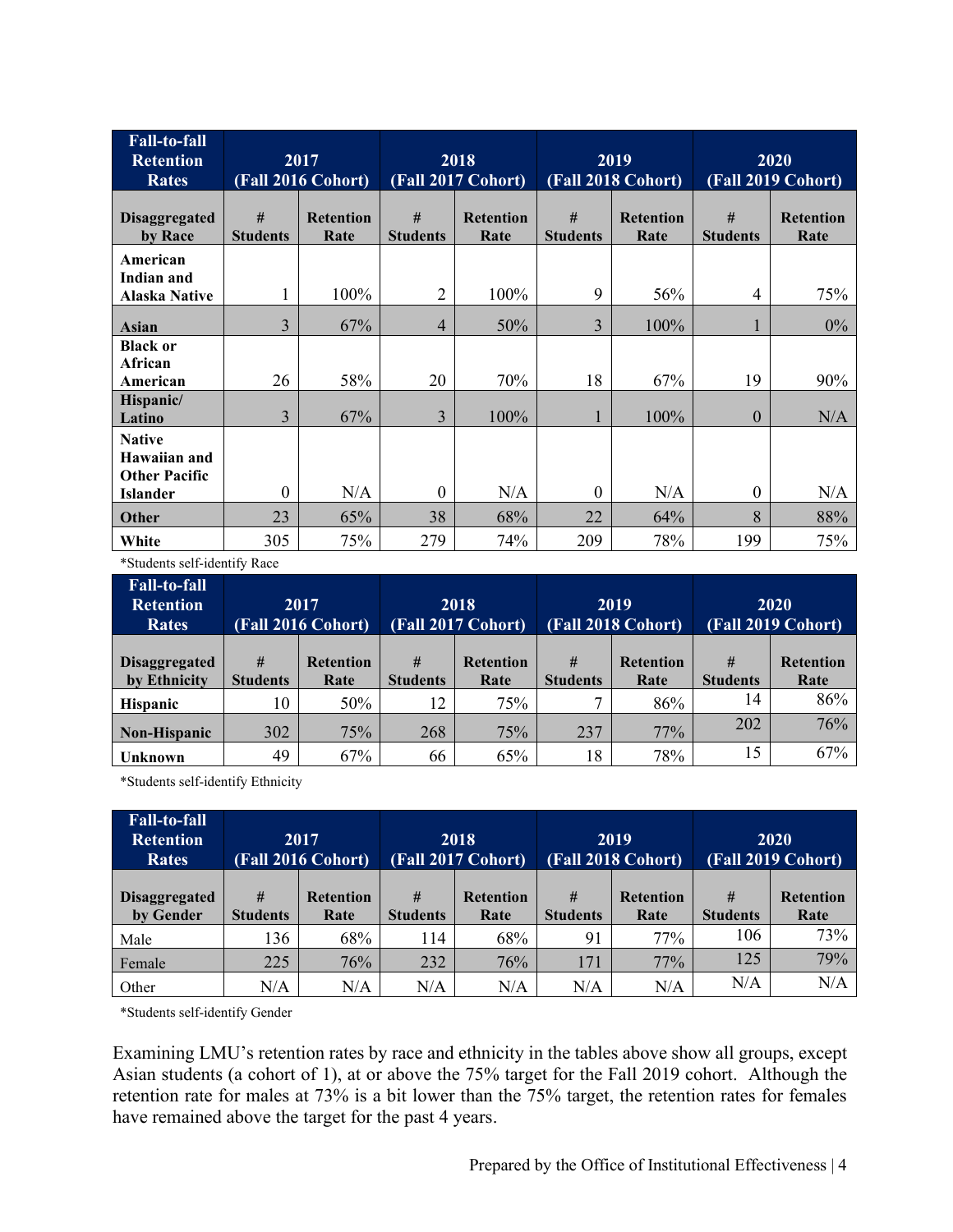|                                | 2018<br>(Fall 2017 Cohort) |                          |            | 2019<br>(Fall 2018 Cohort) | <b>2020</b><br>(Fall 2019 Cohort) |                       |  |
|--------------------------------|----------------------------|--------------------------|------------|----------------------------|-----------------------------------|-----------------------|--|
|                                | # Students                 | <b>Retention</b><br>Rate | # Students | <b>Retention</b><br>Rate   |                                   | <b>Retention Rate</b> |  |
| Appalachian<br><b>Students</b> | 182                        | 99%                      | 177        | 78%                        | 148                               | 76%                   |  |

*\*Appalachian students were defined using the Appalachian Regional Commission definition of Appalachian states and counties.*

Because Appalachian students are critical to LMU's mission, the Office of Institutional Effectiveness (IE) provided the retention rates for first-time, bachelor's degree-seeking Appalachian students, using the Appalachian Regional Commission's definition of Appalachian counties. Appalachian students were retained at the same rate (76%) as the overall population of first-time, bachelor's degree-seeking students for the Fall 2019 cohort. For the Fall 2018 and 2017 cohorts, Appalachian students had higher retention rates.

LMU has also developed an Undergraduate Student Success Committee that reviews achievement and persistence data related to undergraduate student success to determine effectiveness of programs; the committee evaluates and recommends program changes to encourage students to remain enrolled and graduate.

All undergraduate faculty are asked to submit week 3 grades for students who are not performing satisfactorily, and the Office of Academic Support and the student's advisor reach out to the students to provide reminders about resources available, such as tutoring through the Tagge center, counseling services, etc.

In addition to the committee, the University regularly assesses student satisfaction through surveys. The Office of Institutional Effectiveness regularly administers the following surveys:

- 1. First-Year Student Survey
- 2. LMU Student Opinion Survey
- 3. LMU Graduating Student Survey (Undergraduate)
- 4. LMU Graduating Student Survey (Graduate)
- 5. National Survey of Student Engagement (odd Springs)
- 6. Ruffalo Noel Levitz Student Satisfaction Inventory (SSI) (even Springs)

**Student Achievement Goal 3-** Overall career outcome rates for baccalaureate graduates will exceed the National Association of Colleges and Employers (NACE) national rate.

#### **Results**

LMU tracks the career outcome status of its graduates as a measure of student achievement and program success. Graduates are contacted six months post-graduation to determine their employment or graduate school status. The most current NACE report shows thenational average overall career outcome rate for bachelor's graduates as 86% and for master's degree graduates at 89%. LMU has historically exceeded the NACE nationalrates, remaining over 90% for the past 4 years.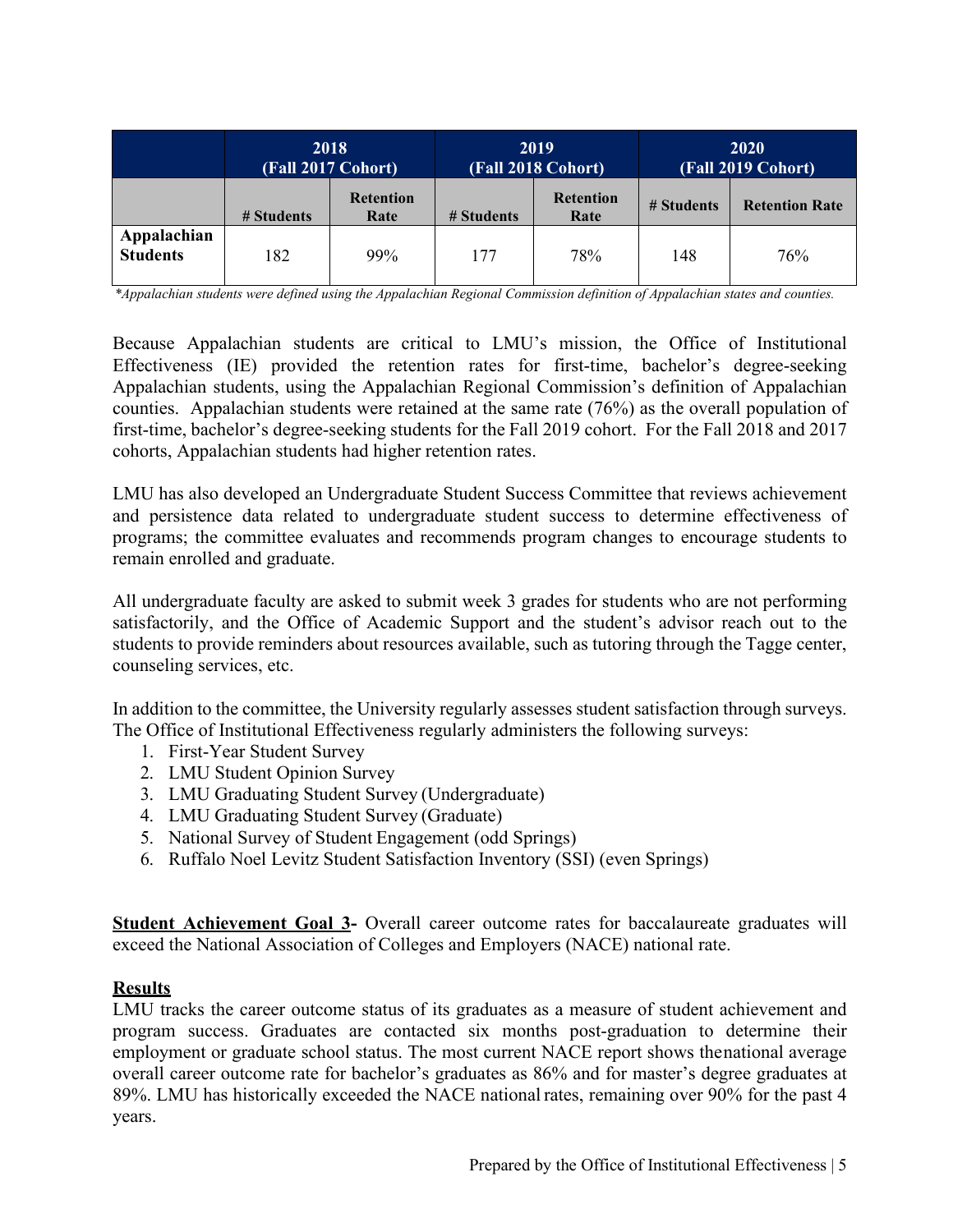| <b>Graduating</b><br><b>Term</b> | <b>Overall Career</b><br><b>Outcome Rate</b> | <b>Percent</b><br><b>Employed Full-</b><br><b>Time</b> | Percent<br><b>Graduate</b><br><b>School</b><br><b>Placement Rate</b> | <b>Overall</b><br><b>Knowledge</b><br>Rate* |
|----------------------------------|----------------------------------------------|--------------------------------------------------------|----------------------------------------------------------------------|---------------------------------------------|
| <b>May 2016</b>                  |                                              |                                                        |                                                                      |                                             |
|                                  | 97%                                          | 71%                                                    | 26%                                                                  | 94%                                         |
| December 2016                    | 95%                                          | 81%                                                    | 14%                                                                  | 96%                                         |
| <b>May 2017</b>                  | 96%                                          | 68%                                                    | 28%                                                                  | 93%                                         |
| December 2017                    | 94%                                          | 82%                                                    | 12%                                                                  | 91%                                         |
| <b>May 2018</b>                  | 97%                                          | 60%                                                    | 37%                                                                  | 88%                                         |
| December 2018                    | 91%                                          | 76%                                                    | 14%                                                                  | 91%                                         |
| <b>May 2019</b>                  | 93%                                          | 68%                                                    | 25%                                                                  | 95%                                         |
| December 2019                    | 90%                                          | 69%                                                    | 21%                                                                  | 87%                                         |
| <b>May 2020</b>                  | 93%                                          | 60%                                                    | 33%                                                                  | 95%                                         |

*\*Knowledge rate is a term used by NACE in lieu of "survey response rate" to reflect the approach of going beyond simply relying on a survey for obtaining outcomes information.*

Additionally, LMU's professional schools track career outcome and placement rates. The table below shows the most recent rates for the LMU Debusk College of Osteopathic Medicine, the LMU Duncan School of Law, and the LMU College of Veterinary Medicine. The LMU Debusk College of Osteopathic Medicine has placed 98% or higher of its graduates annually. Full-time employment by graduate of the LMU Duncan School of law has fluctuated from a high of 100% for graduates in 2016 to 77% in 2020. Full-time employment by graduates of the LMU College of Veterinary Medicine has risen from 97.7% in 2018 to over 99%.

| <b>Professional</b>                                                        | 2015      | 2016      | 2017      | 2018  | 2019   | 2020   |
|----------------------------------------------------------------------------|-----------|-----------|-----------|-------|--------|--------|
| <b>Program</b>                                                             |           |           |           |       |        |        |
| <b>LMU Debusk College of</b><br><b>Osteopathic Medicine</b><br>(Placement) | $100\%$   | $100\%$   | 99.5%     | 99.5% | 99.1%  | **98%  |
| <b>LMU Duncan School of</b><br>Law<br>(Full-Time Employment)               | 96%       | $100\%$   | 76%       | 85%   | 78%    | 77%    |
| <b>LMU College of Veterinary</b><br>Medicine*<br>(Full-Time Employment)    | <b>NA</b> | <b>NA</b> | <b>NA</b> | 97.7% | 99.02% | 99.07% |

\**The LMU College of Veterinary Medicine did not have data collected on its first graduation class until December 2018. Data represented by alumni reporting, which is not 100% for any class.*

*\*\* Some students will reenter the match in 2021 and likely find placement.*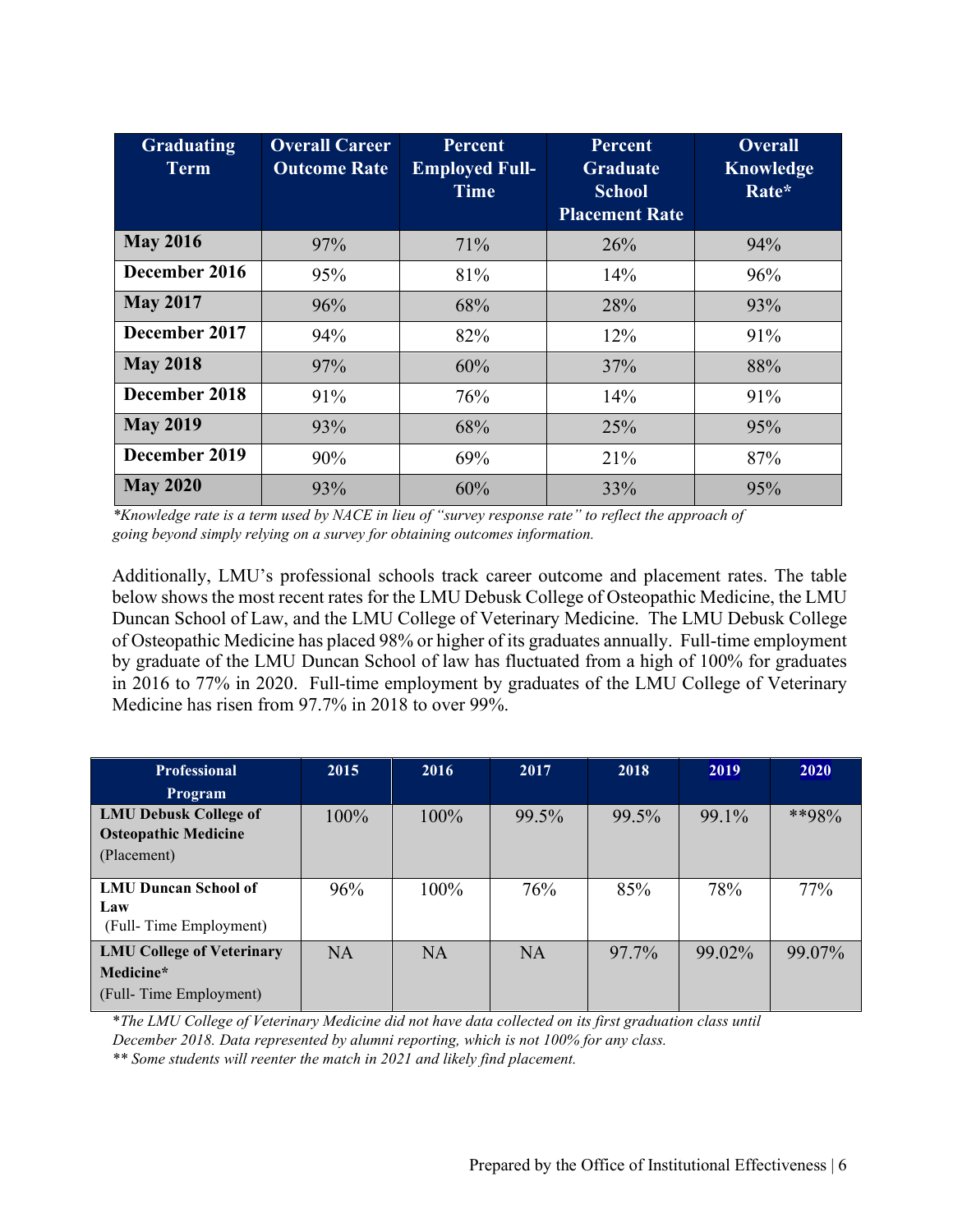**Student Achievement Goal 4-** The University will meet or exceed national/state pass rates for general education competencies and programs leading to licensure or certification.

# **Results**

LMU utilizes the **ETS Proficiency Profile Exam** to measure student learning in general education courses. Use of a standardized instrument to measure student knowledge upon completion of general education coursework helps ensure the quality of general education curricula by making comparisons to national norms. The following tables contain the results of the latest implementation of the Proficiency Profile exam for both bachelor's and associate's level students.

| <b>Bachelor's</b><br><b>Students</b> | Spring 2019     |       | <b>Fall 2019</b>       |                 | Spring 2020 |                        |                 |       | <b>Fall 2020</b>       |                 |      |                  |
|--------------------------------------|-----------------|-------|------------------------|-----------------|-------------|------------------------|-----------------|-------|------------------------|-----------------|------|------------------|
| <b>Proficiency</b><br>Profile        | Scaled<br>Score | $N =$ | National<br>Percentile | Scaled<br>Score | $N =$       | National<br>Percentile | Scaled<br>Score | $N =$ | National<br>Percentile | Scaled<br>Score | $N=$ | National<br>Mean |
| <b>Total Score</b>                   | 446.4           | 170   | 64                     | 450.12          | 171         | 86                     | 447.54          | 194   | 78                     | 448.1           | 153  | 441.0            |
| <b>Critical</b><br><b>Thinking</b>   | 112.21          | 170   | 66                     | 112.18          | 171         | 76                     | 111.88          | 194   | 60                     | 111.9           | 153  | 110.6            |
| Reading                              | 119.02          | 170   | 73                     | 120.71          | 171         | 89                     | 120.0           | 194   | 89                     | 119.9           | 153  | 116.8            |
| Writing                              | 115.11          | 170   | 67                     | 116.19          | 171         | 89                     | 114.79          | 194   | 60                     | 115.4           | 153  | 113.6            |
| <b>Mathematics</b>                   | 113.68          | 170   | 46                     | 114.43          | 171         | 76                     | 114.36          | 194   | 76                     | 114.3           | 153  | 112.9            |
| <b>Humanities</b>                    | 115.47          | 170   | 66                     | 116.51          | 171         | 87                     | 116.56          | 194   | 87                     | 117             | 153  | 113.6            |
| <b>Social</b><br><b>Sciences</b>     | 114.13          | 170   | 79                     | 114.87          | 171         | 81                     | 114.31          | 194   | 81                     | 114.5           | 153  | 112.2            |
| <b>Natural</b><br><b>Sciences</b>    | 116.60          | 170   | 67                     | 117.26          | 171         | 88                     | 116.59          | 194   | 78                     | 116.3           | 153  | 114.5            |
| <b>Essay</b>                         | 4.29            | 170   | 81.75                  | 4.34            | $166*$      | 73                     | 4.0             | 184*  | 77                     | 4.0             | 152  |                  |

\*Student essays that were blank, too brief to evaluate, not relevant to the topic, or not written in English were not included in score report calculations.

The ETS Proficiency Profile provides national means for a rolling 5-year period for Master's I and II universities. For the bachelor's scores, we used a comparison with juniors (since students take the Proficiency Profile in LNCN 300). For 2020, LMU students were above the total score mean (441.0) and above the means for each of the subscores on the Proficiency Profile.

The ETS Proficiency Profile provides national means for a rolling 5-year period for Master's I and II universities. For the associate degree scores, we used a comparison with sophomores. LMU associate degree students (432) were below the national mean for total score (441.1) and below the means for each of the subscores on the Proficiency Profile. Since the associate degree students taking the ETS proficiency Profile did not meet our target, the General Education Committee will review the data and make recommendations for improvement in the coming year.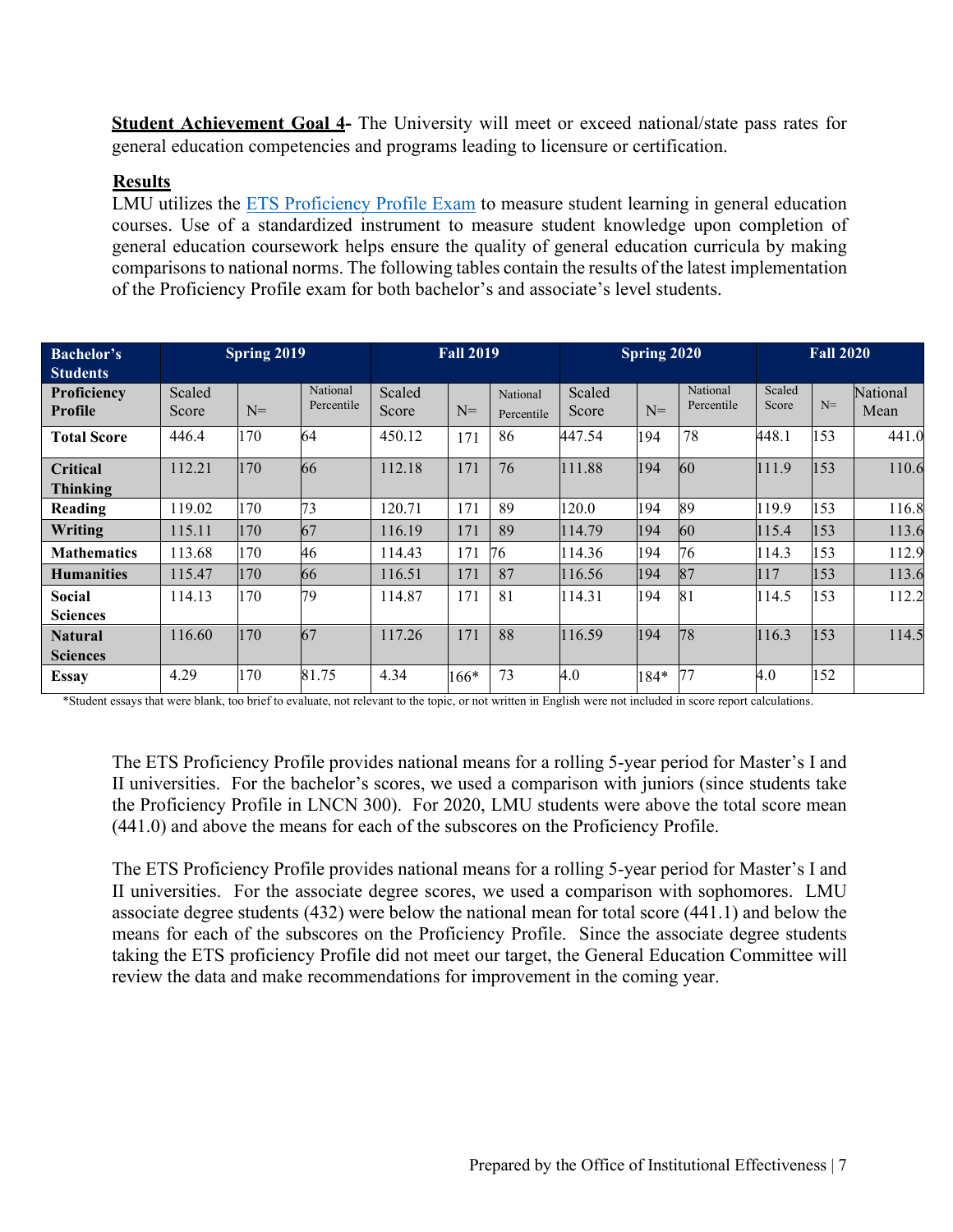| Associate's<br><b>Students</b>    |                 | Spring 2019 |                        |                 | <b>Fall 2019</b> |                        |                            | Spring 2020 |                        |                 | <b>Fall 2020</b> |                  |
|-----------------------------------|-----------------|-------------|------------------------|-----------------|------------------|------------------------|----------------------------|-------------|------------------------|-----------------|------------------|------------------|
| Proficiency<br><b>Profile</b>     | Scaled<br>Score | $N =$       | National<br>Percentile | Scaled<br>Score | $N=$             | National<br>Percentile | Scaled Score <sub>N=</sub> |             | National<br>Percentile | Scaled<br>Score | $N=$             | National<br>Mean |
| <b>Total Score</b>                | 439.12          | 165         | 49                     | 433.88          | 33               | 22                     | 433.31                     | 125         | 22                     | 432             | 34               | 441.1            |
| Critical<br><b>Thinking</b>       | 110.02          | 165         | 43                     | $\ast$          |                  | $\ast$                 | 109.7                      | 125         | 28                     | 108.8           | $\overline{34}$  | 111.3            |
| Reading                           | 117.75          | 165         | 56                     | $\ast$          |                  | *                      | 115.89                     | 125         | 28                     | 114.2           | 34               | 117.5            |
| Writing                           | 114.62          | 165         | 67                     | $\ast$          |                  | $\ast$                 | 112.83                     | 125         | 26                     | 112.6           | 34               | 113.8            |
| <b>Mathematics</b>                | 110.15          | 165         | 15                     | $\ast$          |                  | *                      | 108.92                     | 125         |                        | 110.2           | 34               | 114.3            |
| <b>Humanities</b>                 | 113.30          | 165         | 46                     | $\ast$          | $\ast$           | $\ast$                 | 113.90                     | 125         | 44                     | 114.4           | 34               | 114.2            |
| <b>Social Sciences</b>            | 112.48          | 165         | 48                     | $\ast$          |                  | $\ast$                 | 111.62                     | 125         | 30                     | 110.7           | 34               | 112.8            |
| <b>Natural</b><br><b>Sciences</b> | 115.01          | 165         | 65                     | $\ast$          | $\ast$           | $\ast$                 | 114.0                      | 125         | 43                     | 111.8           | 34               | 115.2            |

\* Insufficient number of students for analysis.

Many professions require graduates to take and pass licensure certification examinations to practice in the profession. Many programs at LMU lead to licensure/certification. Those programs use appropriate standardized assessments to evaluate student achievement, including the ETS Major Field Test (MFT) and/or other discipline-specific standardized assessments. The following sections demonstrate student achievement by program and specialty.

#### Education Programs

LMU offers programs leading to elementary and secondary teacher licensure. These programs require students to pass the PRAXIS Principles of Teaching and Learning Test (PLT) and PRAXIS Specialty Tests in their teaching discipline.

The table below shows the pass rates for PRAXIS Principles of Teaching and Learning Test (PLT) for all program completers for the past three years compared to Tennessee statewide rates. In the past three years, 100% of LMU education program completers have passed the PRAXIS PLT, which is above the pass rates for all Tennessee program completers.

| All Program Completers            | <b>LMU Institutional</b><br><b>Pass Rate</b> | <b>TN Statewide</b><br><b>Pass Rate</b> |
|-----------------------------------|----------------------------------------------|-----------------------------------------|
| All Program Completers, 2019-2020 | 100%                                         | 93%                                     |
| All Program Completers 2018-2019  | 100%                                         | 98%                                     |
| All Program Completers, 2017-2018 | 100%                                         | 98%                                     |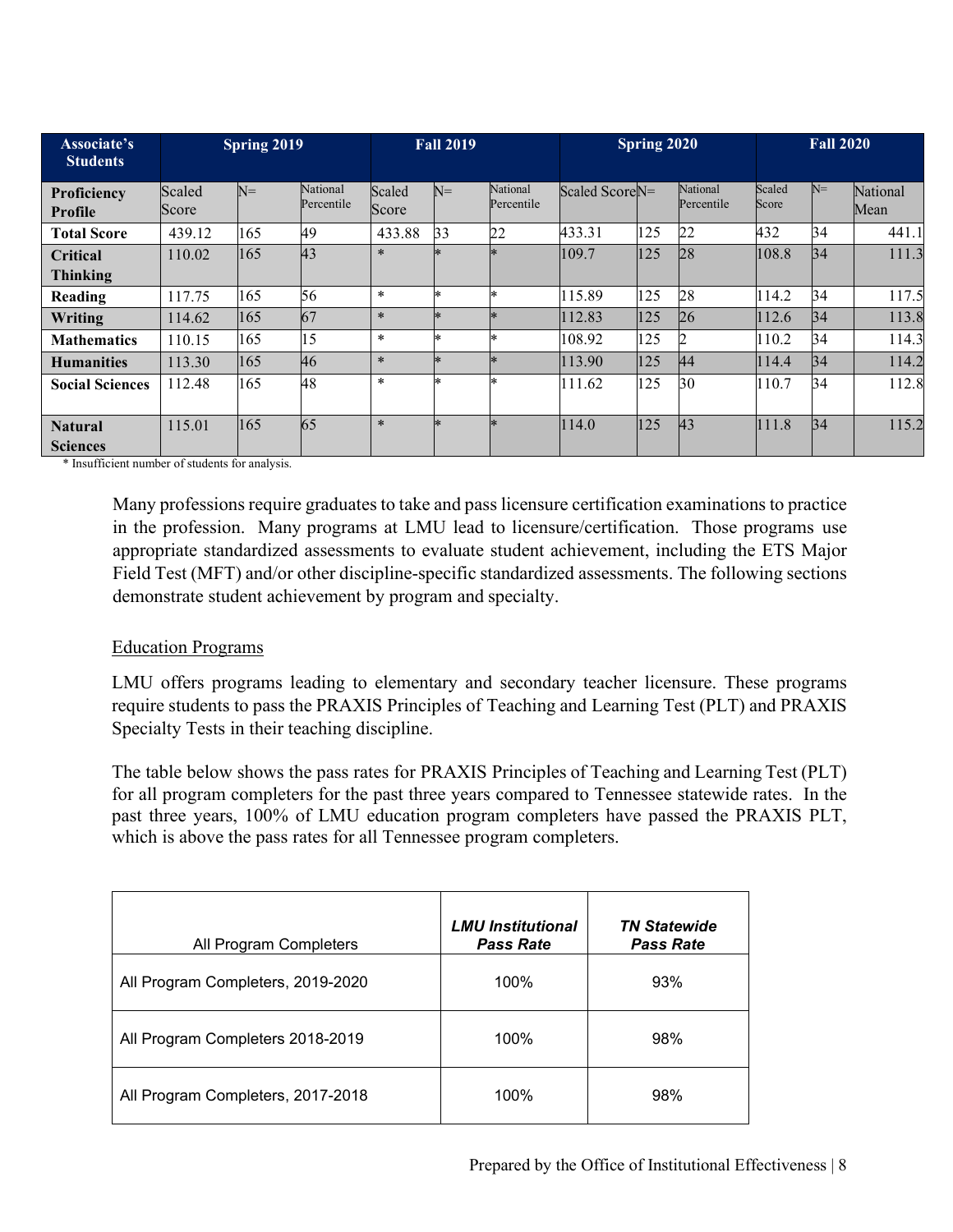The table below shows the pass rates for PRAXIS Specialty Tests for the past four years. These tests have changed and continue to change, which makes comparison difficult.

|                                                                   | 2017-2018 | 2018-2019 | 2019-2020 | 2020-2021 |
|-------------------------------------------------------------------|-----------|-----------|-----------|-----------|
| Elementary                                                        |           |           |           |           |
| <b>Content Knowledge</b><br>(5018 - retired exam)                 |           |           |           |           |
| <b>Total Completers</b>                                           | 16        | 10        | 12        |           |
| <b>First Time Pass Rate</b>                                       | 44%       | 100%      | 50%       |           |
| <b>Overall Pass Rate</b>                                          | 100%      | 100%      | 100%      |           |
| Content Knowledge 5001                                            |           |           |           |           |
| Subtest 5002 Reading                                              |           |           |           |           |
| <b>Total Completers</b>                                           |           |           |           | 11        |
| <b>First Time Pass Rate</b>                                       |           |           |           | 64%       |
| <b>Overall Pass Rate</b>                                          |           |           |           | 91%       |
| Subtest 5003 Math                                                 |           |           |           |           |
| <b>Total Completers</b>                                           |           |           |           | 11        |
| <b>First Time Pass Rate</b>                                       |           |           |           | 45%       |
| <b>Overall Pass Rate</b>                                          |           |           |           | 91%       |
| Subtest 5004 Social Studies                                       |           |           |           |           |
| <b>Total Completers</b>                                           |           |           |           | 11        |
| First Time Pass Rate                                              |           |           |           | 45%       |
| <b>Overall Pass Rate</b>                                          |           |           |           | 91%       |
| Subtest 5005 Science                                              |           |           |           |           |
| <b>Total Completers</b>                                           |           |           |           | 11        |
| <b>First Time Pass Rate</b>                                       |           |           |           | 45%       |
| <b>Overall Pass Rate</b>                                          |           |           |           | 91%       |
| Curriculum Instruction &<br>Assessment<br>$(5017 -$ retired exam) |           |           |           |           |
| <b>Total Completers</b>                                           | 16        | 10        | 5         |           |
| First Time Pass Rate                                              | 94%       | 100%      | 80%       |           |
| Overall Pass Rate                                                 | 100%      |           | 100%      |           |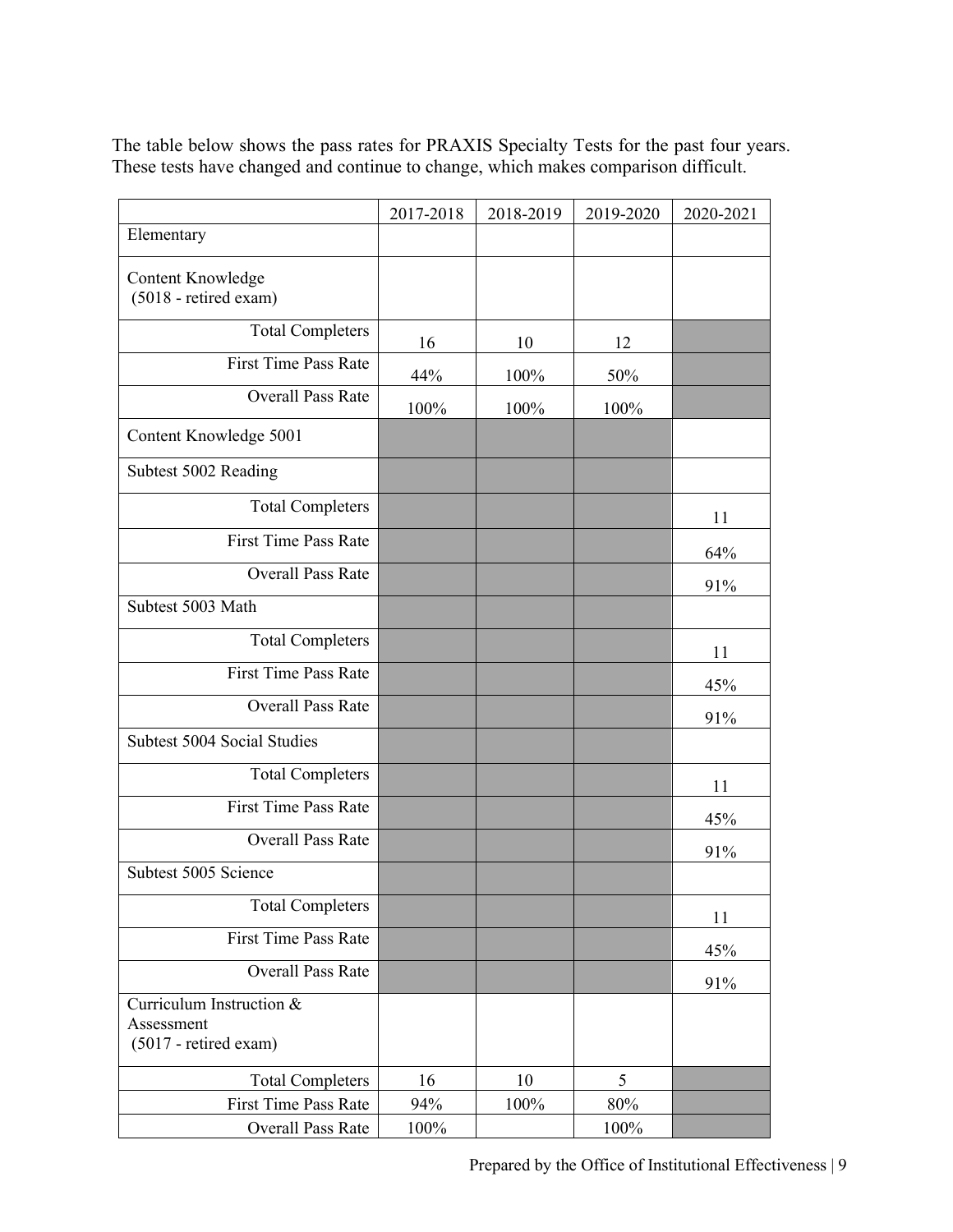| Teaching Reading for Elementary<br>5203 Retired Exam) |                  |                  |                  |                  |
|-------------------------------------------------------|------------------|------------------|------------------|------------------|
| <b>Total Completers</b>                               | 18               | 13               | 16               | 12               |
| <b>First Time Pass Rate</b>                           | 89%              | 85%              | 94%              | 83%              |
| <b>Overall Pass Rate</b>                              | 100%             | 100%             | 100%             | 100%             |
| Teaching Reading for Elementary<br>(5205)             |                  |                  |                  |                  |
| <b>Total Completers</b>                               |                  |                  |                  | 1                |
| <b>First Time Pass Rate</b>                           |                  |                  |                  | 100%             |
| <b>Overall Pass Rate</b>                              |                  |                  |                  | 100%             |
| Special Education Comprehensive                       |                  |                  |                  |                  |
| <b>Total Completers</b>                               | 1                | 1                | $\boldsymbol{0}$ | $\overline{2}$   |
| <b>First Time Pass Rate</b>                           | 100%             | 100%             | $0\%$            | 100%             |
| <b>Overall Pass Rate</b>                              | 100%             | 100%             | $0\%$            | 100%             |
| Special Education Interventionist                     |                  |                  |                  |                  |
| <b>Total Completers</b>                               | $\mathbf{1}$     | $\overline{2}$   | $\overline{4}$   | $\boldsymbol{0}$ |
| <b>First Time Pass Rate</b>                           | 100%             | 50%              | 100%             | $0\%$            |
| <b>Overall Pass Rate</b>                              | 100%             | 100%             | 100%             | $0\%$            |
| <b>Biology</b>                                        |                  |                  |                  |                  |
| <b>Total Completers</b>                               | $\boldsymbol{0}$ | 1                | $\boldsymbol{0}$ | $\mathbf{0}$     |
| <b>First Time Pass Rate</b>                           |                  | 100%             |                  |                  |
| <b>Overall Pass Rate</b>                              |                  | 100%             |                  |                  |
| <b>Business</b>                                       |                  |                  |                  |                  |
| <b>Total Completers</b>                               | 1                | $\boldsymbol{0}$ | $\boldsymbol{0}$ | 1                |
| <b>First Time Pass Rate</b>                           | 100%             |                  |                  | 100%             |
| <b>Overall Pass Rate</b>                              | 100%             |                  |                  | 100%             |
| Chemistry                                             |                  |                  |                  |                  |
| <b>Total Completers</b>                               | $\boldsymbol{0}$ | $\boldsymbol{0}$ | $\boldsymbol{0}$ | $\boldsymbol{0}$ |
| <b>First Time Pass Rate</b>                           |                  |                  |                  |                  |
| Overall Pass Rate                                     |                  |                  |                  |                  |
| English                                               |                  |                  |                  |                  |
| <b>Total Completers</b>                               | $\overline{2}$   | $\boldsymbol{0}$ | 6                | $\overline{2}$   |
| <b>First Time Pass Rate</b>                           | 100%             |                  | 50%              | 50%              |
| <b>Overall Pass Rate</b>                              | 100%             |                  | 100%             | 100%             |
| History                                               |                  |                  |                  |                  |
| <b>Total Completers</b>                               | $\boldsymbol{0}$ | $\boldsymbol{0}$ | 1                | $\boldsymbol{0}$ |
| <b>First Time Pass Rate</b>                           |                  |                  | $0\%$            |                  |
| Overall Pass Rate                                     |                  |                  | 100%             |                  |
| Math                                                  |                  |                  |                  |                  |
| <b>Total Completers</b>                               | 1                | $\mathbf{1}$     | $\boldsymbol{0}$ | $\boldsymbol{0}$ |
| <b>First Time Pass Rate</b>                           | 0%               | 100%             |                  |                  |
| Overall Pass Rate                                     | 100%             | 100%             |                  |                  |
| Music                                                 |                  |                  |                  |                  |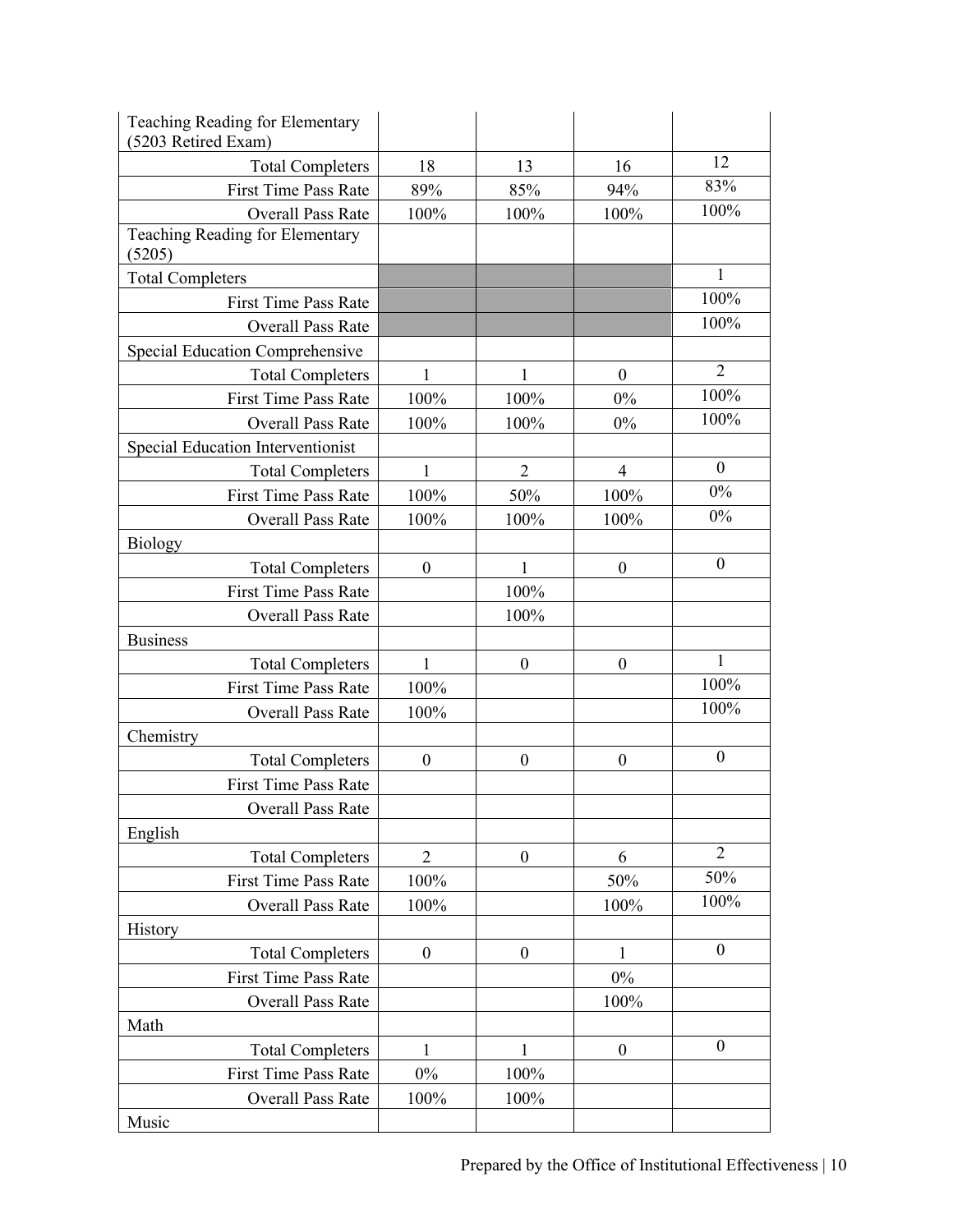| <b>Total Completers</b>     | $\Omega$ | $\overline{2}$   | $\theta$         | $\theta$         |
|-----------------------------|----------|------------------|------------------|------------------|
| <b>First Time Pass Rate</b> |          | 100%             |                  |                  |
| <b>Overall Pass Rate</b>    |          | 100%             |                  |                  |
| PE                          |          |                  |                  |                  |
| <b>Total Completers</b>     |          | $\boldsymbol{0}$ | $\theta$         | $\boldsymbol{0}$ |
| <b>First Time Pass Rate</b> | 100%     |                  |                  |                  |
| <b>Overall Pass Rate</b>    | 100%     |                  |                  |                  |
| Visual Arts                 |          |                  |                  |                  |
| <b>Total Completers</b>     | $\theta$ | $\boldsymbol{0}$ | $\boldsymbol{0}$ | $\mathbf{0}$     |
| <b>First Time Pass Rate</b> |          |                  |                  |                  |
| Overall Pass Rate           |          |                  |                  |                  |
| PLT - Elementary            |          |                  |                  |                  |
| <b>Total Completers</b>     | 18       | 13               |                  |                  |
| <b>First Time Pass Rate</b> | 94%      | 92%              |                  |                  |
| <b>Overall Pass Rate</b>    | 100%     | 100%             |                  |                  |
| PLT - Secondary             |          |                  |                  |                  |
| <b>Total Completers</b>     | 5        | 4                |                  |                  |
| <b>First Time Pass Rate</b> | 100%     | 100%             |                  |                  |
| <b>Overall Pass Rate</b>    | 100%     | 100%             |                  |                  |

| <b>LMU Graduate MEDITL</b>  |           |           |           |           |  |  |  |  |  |
|-----------------------------|-----------|-----------|-----------|-----------|--|--|--|--|--|
|                             | 2017-2018 | 2018-2019 | 2019-2020 | 2020-2021 |  |  |  |  |  |
| Elementary                  |           |           |           |           |  |  |  |  |  |
| Content Knowledge (5018)    |           |           |           |           |  |  |  |  |  |
| <b>Total Completers</b>     | 17        | 17        | 15        | 1         |  |  |  |  |  |
| <b>First Time Pass Rate</b> | 47%       | 82%       | 60%       | 100%      |  |  |  |  |  |
| <b>Overall Pass Rate</b>    | 100%      | 100%      | 100%      | 100%      |  |  |  |  |  |
| Content Knowledge 5001      |           |           |           |           |  |  |  |  |  |
| Subtest 5002 Reading        |           |           |           |           |  |  |  |  |  |
| <b>Total Completers</b>     |           |           |           | 8         |  |  |  |  |  |
| <b>First Time Pass Rate</b> |           |           |           | 100%      |  |  |  |  |  |
| <b>Overall Pass Rate</b>    |           |           |           | 100%      |  |  |  |  |  |
| Subtest 5003 Math           |           |           |           |           |  |  |  |  |  |
| <b>Total Completers</b>     |           |           |           | 8         |  |  |  |  |  |
| <b>First Time Pass Rate</b> |           |           |           | 100%      |  |  |  |  |  |
| <b>Overall Pass Rate</b>    |           |           |           | 100%      |  |  |  |  |  |
| Subtest 5004 Social Studies |           |           |           |           |  |  |  |  |  |
| <b>Total Completers</b>     |           |           |           | 8         |  |  |  |  |  |
| <b>First Time Pass Rate</b> |           |           |           | 75%       |  |  |  |  |  |
| <b>Overall Pass Rate</b>    |           |           |           | 100%      |  |  |  |  |  |
| Subtest 5005 Science        |           |           |           |           |  |  |  |  |  |
| <b>Total Completers</b>     |           |           |           | 8         |  |  |  |  |  |

Prepared by the Office of Institutional Effectiveness | 11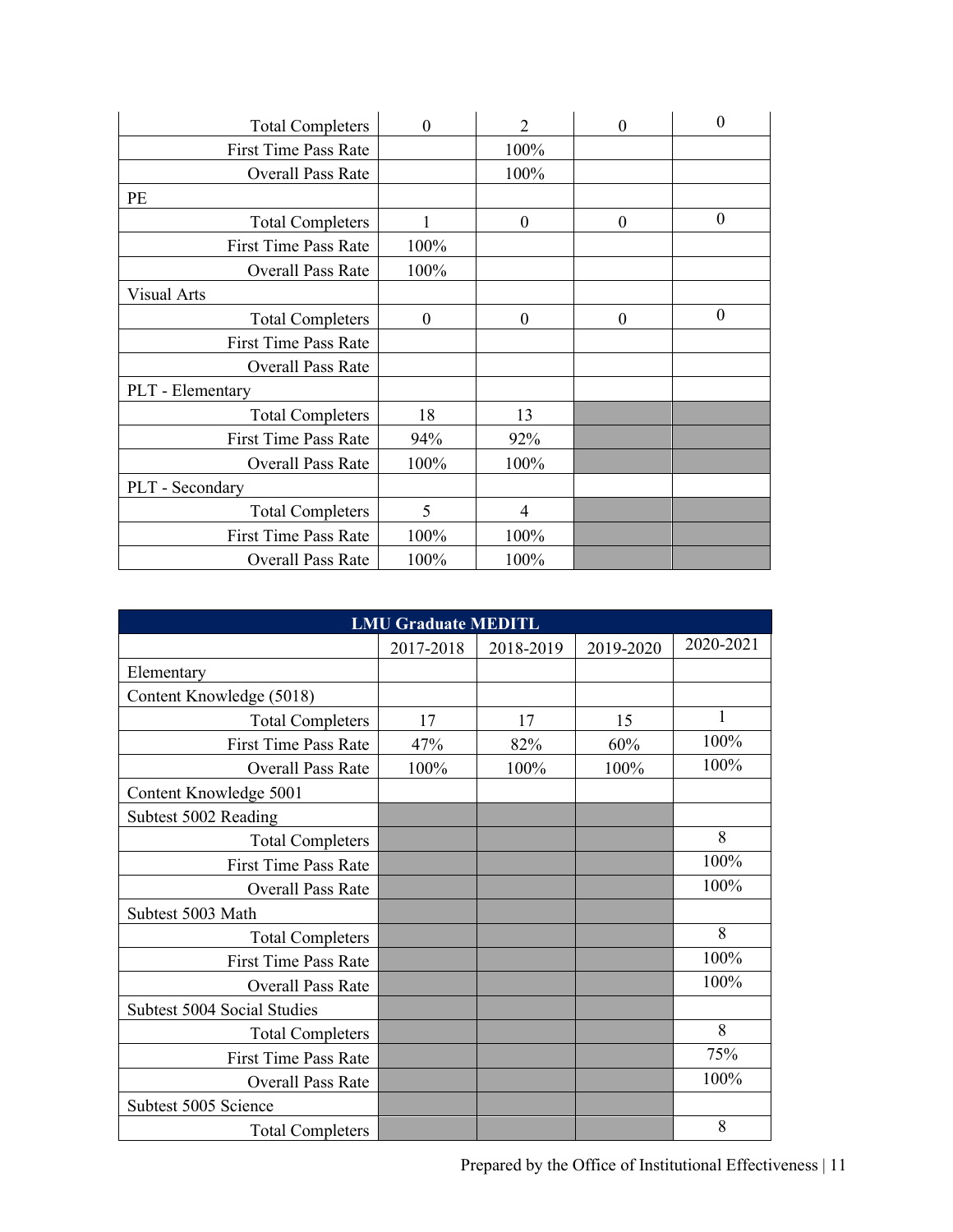| <b>First Time Pass Rate</b>                            |                  |                  |                  | 75%            |
|--------------------------------------------------------|------------------|------------------|------------------|----------------|
| <b>Overall Pass Rate</b>                               |                  |                  |                  | 100%           |
| Curriculum Instruction &                               |                  |                  |                  |                |
| Assessment (5011) Old Exam                             |                  |                  |                  |                |
| <b>Total Completers</b>                                |                  |                  |                  |                |
| <b>First Time Pass Rate</b>                            |                  |                  |                  |                |
| <b>Overall Pass Rate</b>                               |                  |                  |                  |                |
| Curriculum Instruction &                               |                  |                  |                  |                |
| Assessment (5017)                                      |                  |                  |                  |                |
| No longer required                                     |                  |                  |                  |                |
| <b>Total Completers</b>                                | 17               | 17               | 8                |                |
| <b>First Time Pass Rate</b>                            | 76%              | 94%              | 100%             |                |
| <b>Overall Pass Rate</b>                               | 100%             | 100%             | 100%             |                |
| Teaching Reading for Elementary<br>(5203 Retired exam) |                  |                  |                  |                |
|                                                        |                  |                  |                  | 9              |
| <b>Total Completers</b>                                | 17               | 17               | 15               | 89%            |
| <b>First Time Pass Rate</b>                            | 82%              | 88%              | 87%              | 100%           |
| <b>Overall Pass Rate</b>                               | 100%             | 100%             | 100%             |                |
| Teaching Reading for Elementary<br>(5205)              |                  |                  |                  |                |
| <b>Total Completers</b>                                |                  |                  |                  |                |
| <b>First Time Pass Rate</b>                            |                  |                  |                  |                |
| <b>Overall Pass Rate</b>                               |                  |                  |                  |                |
| <b>Biology</b>                                         |                  |                  |                  |                |
| <b>Total Completers</b>                                | 7                | $\boldsymbol{0}$ | $\boldsymbol{0}$ | $\mathbf{0}$   |
| <b>First Time Pass Rate</b>                            | 86%              |                  |                  |                |
| <b>Overall Pass Rate</b>                               | 100%             |                  |                  |                |
| <b>Business</b>                                        |                  |                  |                  |                |
| <b>Total Completers</b>                                | $\overline{4}$   | 5                | $\overline{2}$   | $\overline{3}$ |
| <b>First Time Pass Rate</b>                            | 100%             | 100%             | 50%              | 100%           |
| Overall Pass Rate                                      | 100%             | 100%             | 100%             | 100%           |
| Chemistry                                              |                  |                  |                  |                |
| <b>Total Completers</b>                                | $\boldsymbol{0}$ | 1                | $\boldsymbol{0}$ | 1              |
| <b>First Time Pass Rate</b>                            | $\boldsymbol{0}$ | 100%             |                  | 100%           |
| Overall Pass Rate                                      | $\boldsymbol{0}$ | 100%             |                  | 100%           |
| English                                                |                  |                  |                  |                |
| <b>Total Completers</b>                                | $\overline{3}$   | 3                | $\overline{2}$   | $\overline{2}$ |
| <b>First Time Pass Rate</b>                            | 67%              | 100%             | 100%             |                |
| <b>Overall Pass Rate</b>                               | 100%             | 100%             | 100%             |                |
| History                                                |                  |                  |                  |                |
| <b>Total Completers</b>                                | $\overline{4}$   | 3                | 3                | $\mathbf{1}$   |
| First Time Pass Rate                                   | 100%             | 67%              |                  | 100%           |
| Overall Pass Rate                                      | 100%             | 100%             |                  | 100%           |
|                                                        |                  |                  |                  |                |
| Math                                                   |                  |                  |                  |                |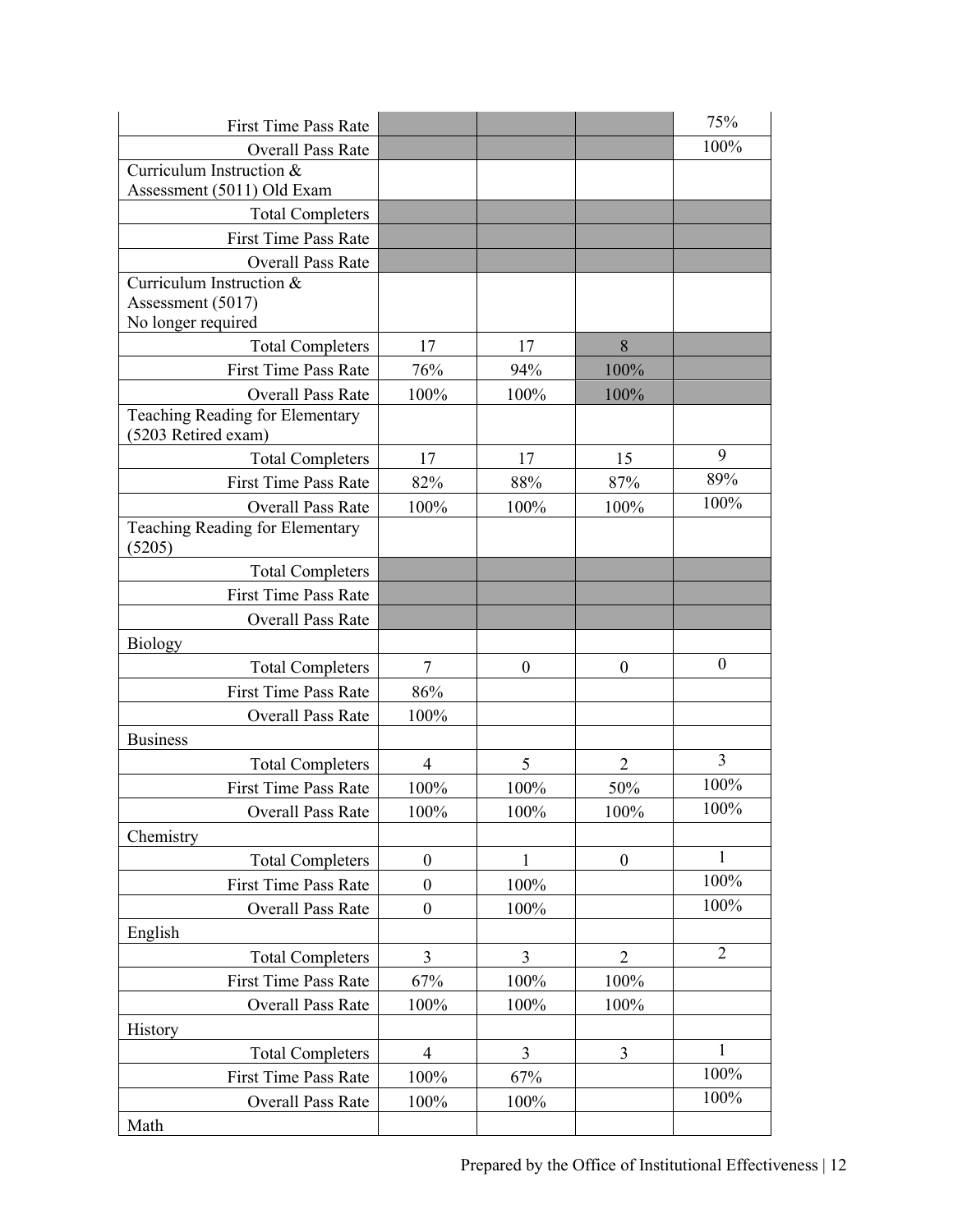|             | <b>Total Completers</b>     | 2        |          | 1     | 0              |
|-------------|-----------------------------|----------|----------|-------|----------------|
|             | <b>First Time Pass Rate</b> | 100%     | 100%     | $0\%$ |                |
|             | <b>Overall Pass Rate</b>    | 100%     | 100%     | 100%  |                |
| Music       |                             |          |          |       |                |
|             | <b>Total Completers</b>     | $\theta$ | $\theta$ |       | $\overline{0}$ |
|             | <b>First Time Pass Rate</b> | 0        |          | $0\%$ |                |
|             | <b>Overall Pass Rate</b>    | 0        |          | 100%  |                |
| <b>PE</b>   |                             |          |          |       |                |
|             | <b>Total Completers</b>     | 3        | $\theta$ | 4     | $\theta$       |
|             | <b>First Time Pass Rate</b> | 67%      |          | 25%   |                |
|             | <b>Overall Pass Rate</b>    | 100%     |          | 100%  |                |
| Visual Arts |                             |          |          |       |                |
|             | <b>Total Completers</b>     |          | 1        | 1     | 2              |
|             | <b>First Time Pass Rate</b> | 100%     | 100%     | 100%  | 50%            |
|             | <b>Overall Pass Rate</b>    | 100%     | 100%     | 100%  | 100%           |

| <b>LMU Counseling</b>   |           |           |           |           |  |  |  |  |  |
|-------------------------|-----------|-----------|-----------|-----------|--|--|--|--|--|
| Professional Counselor  | 2017-2018 | 2018-2019 | 2019-2020 | 2020-2021 |  |  |  |  |  |
| <b>Total Completers</b> | 21        | 13        | 14        | $8*$      |  |  |  |  |  |
| First Time Pass Rate    | 71%       | $92\%$    | 85.71%    | 100%      |  |  |  |  |  |
| Overall Pass Rate       | 95%       | $92\%$    | 92.86%    | 100%      |  |  |  |  |  |

\*Three have not tested for the 20-21 academic year.

| <b>Instructional Leadership</b>                  |           |           |           |           |  |  |  |  |  |
|--------------------------------------------------|-----------|-----------|-----------|-----------|--|--|--|--|--|
| School Leaders Leadership<br>Assessment $(6011)$ | 2017-2018 | 2018-2019 | 2019-2020 | 2020-2021 |  |  |  |  |  |
| <b>MED</b>                                       |           |           |           |           |  |  |  |  |  |
| <b>Total Completers</b>                          | 26        | 21        | 19        | 24        |  |  |  |  |  |
| <b>First Time Pass Rate</b>                      | 100%      | 95%       | 100%      | 92%       |  |  |  |  |  |
| <b>Overall Pass Rate</b>                         | $100\%$   | 95%       | 100%      | 100%      |  |  |  |  |  |
| EdS                                              |           |           |           |           |  |  |  |  |  |
| <b>Total Completers</b>                          | 91        | 68        | 52        | 49        |  |  |  |  |  |
| <b>First Time Pass Rate</b>                      | 97%       | 99%       | 98%       | 98%*      |  |  |  |  |  |
| <b>Overall Pass Rate</b>                         | 100%      | 99%       | 96%       | $100\%*$  |  |  |  |  |  |
| Add-On                                           |           |           |           |           |  |  |  |  |  |
| <b>Total Completers</b>                          | 15        | 10        | 17        | 12        |  |  |  |  |  |
| <b>First Time Pass Rate</b>                      | 100%      | 100%      | 100%      | $100\%$   |  |  |  |  |  |
| <b>Overall Pass Rate</b>                         | 100%      | 100%      | 100%      | $100\%$   |  |  |  |  |  |

\* 3 of the 49 students have not tested yet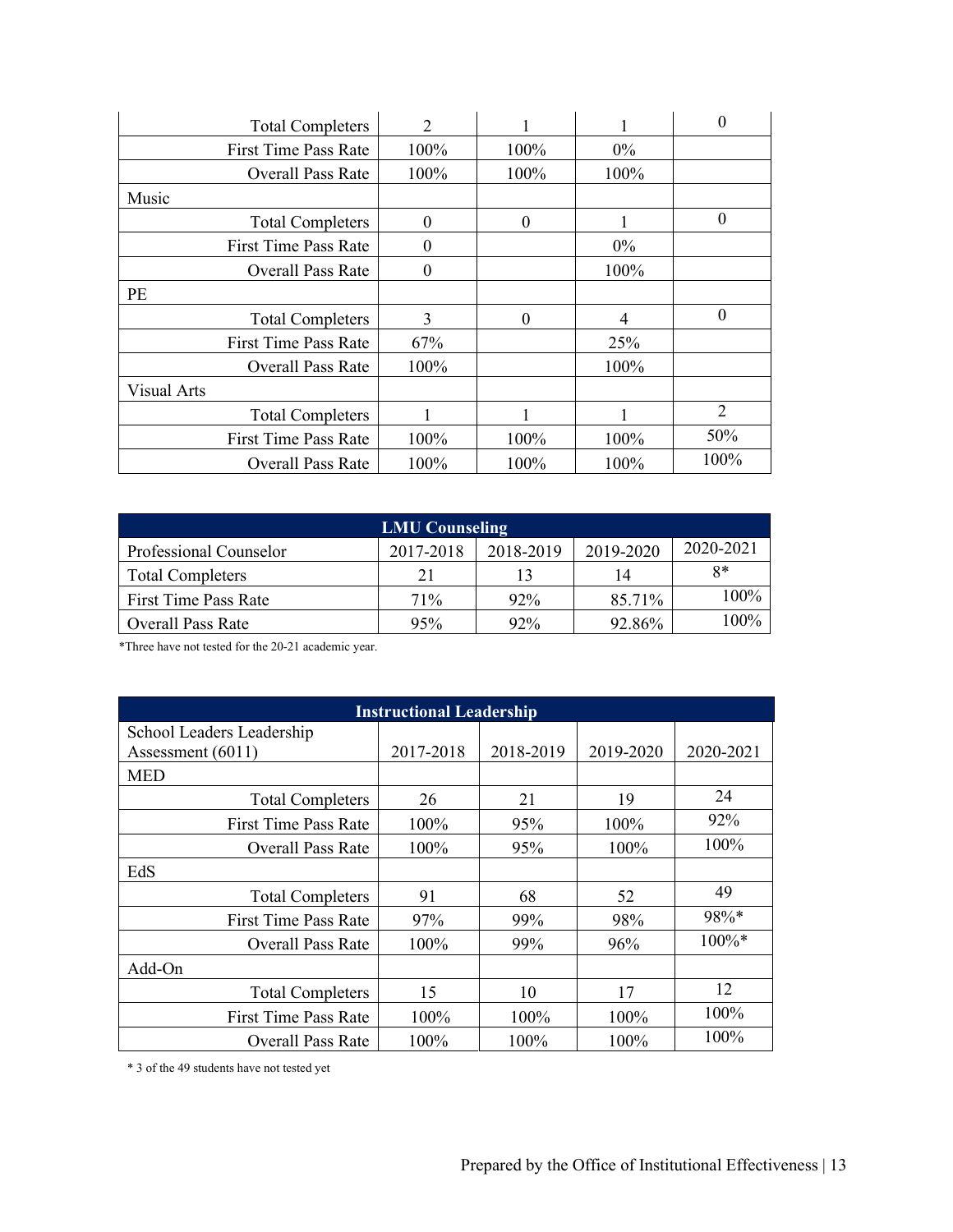#### Nursing Programs

Students completing the Associate of Science in Nursing (ASN) degree program take the National Collegiate Licensure Examination for Registered Nurses (NCLEX-RN) for licensure purposes. LMU's nursing programs have a history of producing well-qualified nursing graduates who demonstrate excellence in employment settings (as indicated on employer surveys). The table below displays NCLEX-RN pass rate data for ASN students at each LMU instructional site. The first time 2020 [national pass rate](https://www.ncsbn.org/Table_of_Pass_Rates_2020_Q4.pdf) for the NCLEX-RN exam is 86.57%.

| <b>Instructional</b> | 2015      | 2016      | 2017      | 2018      | 2019   | 2020   |
|----------------------|-----------|-----------|-----------|-----------|--------|--------|
| <b>Site</b>          |           |           |           |           |        |        |
| <b>Harrogate</b>     | 90%       | 68.4%     | 88%       | 95.5%     | 83.3%  | 75%    |
| Knoxville,           | 95.6%     | 94.5%     | 93.7%     | 98.3%     | 92.4%  | 95.5%  |
| <b>PRMC</b>          |           |           |           |           |        |        |
| Alcoa, TN            | 91.5%     | 94.7%     | 100%      | 97.7%     | 98.3%  | 87.8%  |
| (Blount)             |           |           |           |           |        |        |
| Corbin               | 77.8%     | 95.2%     | 100%      | 97.2%     | 82%    | 71.7%  |
| Tampa                | <b>NA</b> | <b>NA</b> | <b>NA</b> | <b>NA</b> | 100%   | 83.3%  |
|                      |           |           |           |           |        |        |
| <b>Total</b>         |           |           |           |           | 92.2%  | 85.34% |
| Nat'l Pass rate      | 84.53%    | 84.57%    | 87.11%    | 88.29%    | 88.18% | 86.57% |

The overall pass rate for graduates from the Associate of Science in Nursing at LMU in 2020 was 85.34%, which is slightly below the national average of 86.57%. Graduates from the Associate of Science in Nursing (ASN) degree program at the Knoxville, PRMC and Alcoa, TN sites passed the NCLEX-RN at higher rates than the national rate. In contrast, ASN graduates from Harrogate, Corbin and Tampa passed the NCLEX-RN at lower rates than the national average. In years prior to 2020, graduates from the Associate of Science in Nursing at LMU had higher pass rates than the national average rates.

Faculty from the Associate of Science in Nursing at LMU are investigating trends on student performance both in General Education science courses and in Nursing courses to identify areas for improvement. Students seeking admission to the class of 2021 were screened closely to identify students likely to succeed in the ASN program.

The following table displays the Nursing BSN pass rates on the NCLEX-RN at each LMU instructional site. The first time 2020 [national pass rate](https://www.ncsbn.org/Table_of_Pass_Rates_2020_Q4.pdf) for the NCLEX-RN exam is 86.57%. BSN Graduates from all three sites passed the NCLEX-RN at higher rates than the national average.

| <b>Instructional</b><br><b>Site</b> | 2015   | 2016   | 2017    | 2018      | 2019    | 2020   |
|-------------------------------------|--------|--------|---------|-----------|---------|--------|
| <b>Harrogate</b>                    | 91.3%  | 86.4%  | $100\%$ | $96.3\%*$ | $100\%$ | 96%    |
| <b>Cedar Bluff</b>                  | 98.4%  | 92.2%  | 98.1%   | 100%      | 97.4%   | 97.1%  |
| Tampa                               | NA     | NA     | NA      | <b>NA</b> | 100%    | 100%   |
| <b>Nat'l Pass rate</b>              | 84.53% | 84.57% | 87.11%  | 88.29%    | 88.18%  | 86.57% |

*\*One additional student has not taken the NCLEX-RN to date.*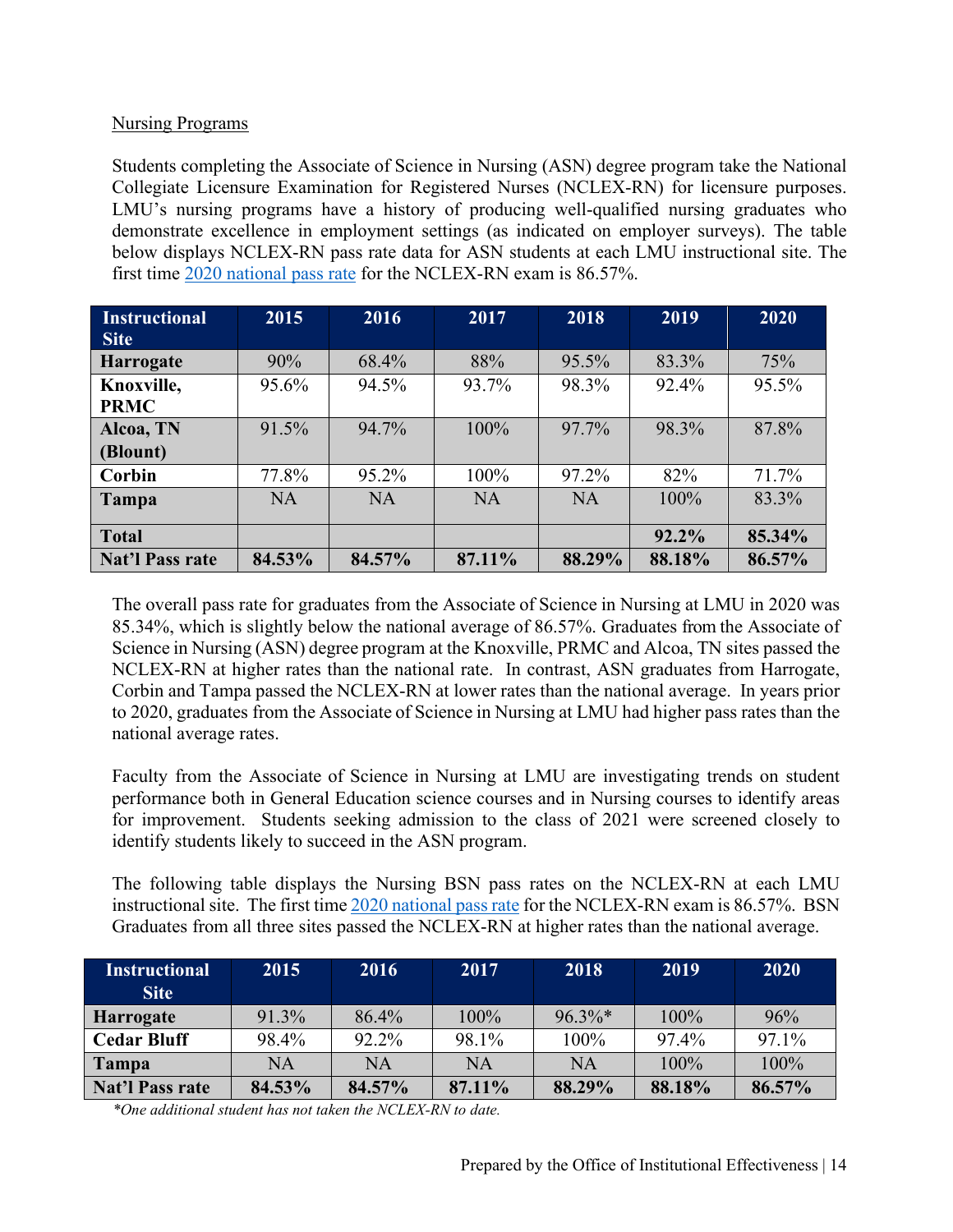The following table displays the Master of Science in Nursing concentration pass rates for the past six years. The data demonstrate LMU MSN graduates exceed national means on their licensure exams for Family Nurse Practitioner (FNP), Nurse Anesthesia (NA), and Family Psychiatric Metal Health Nurse Practitioner (FPMHNP).

|                           | <b>First-Time Pass Rates for FNP Graduates</b> |          |                                                  |       |       |       |  |  |  |  |  |
|---------------------------|------------------------------------------------|----------|--------------------------------------------------|-------|-------|-------|--|--|--|--|--|
| <b>Instructional Site</b> | 2015<br>2016<br>2017<br>2018<br>2019<br>2020   |          |                                                  |       |       |       |  |  |  |  |  |
| <b>Harrogate</b>          | 100%                                           | $90.5\%$ | 100%                                             | 100%  | 93%   | 100%  |  |  |  |  |  |
| <b>Kingsport</b>          | 100%                                           | 100%     | 100%                                             | 100%  | 100%  | 100%  |  |  |  |  |  |
| <b>Cedar Bluff</b>        | 100%                                           | 95.5%    | 96%                                              | 100%  | 91%   | 100%  |  |  |  |  |  |
| <b>National Rate-ANCC</b> |                                                |          |                                                  |       |       | 89.3% |  |  |  |  |  |
| <b>National Rate-AANP</b> |                                                |          |                                                  |       |       | 85%   |  |  |  |  |  |
|                           |                                                |          | <b>First-Time Pass Rate for Nurse Anesthesia</b> |       |       |       |  |  |  |  |  |
| <b>Instructional Site</b> | 2015                                           | 2016     | 2017                                             | 2018  | 2019  | 2020  |  |  |  |  |  |
| <b>Harrogate</b>          | 87%                                            | 67%      | 94.4%                                            | 73.6% | 89.4% | 100%  |  |  |  |  |  |
| <b>National Rate-NEC</b>  |                                                |          |                                                  |       |       | 85.2% |  |  |  |  |  |
|                           |                                                |          | <b>First-Time Pass Rates for FPMHNP</b>          |       |       |       |  |  |  |  |  |
| <b>Instructional Site</b> | 2015                                           | 2016     | 2017                                             | 2018  | 2019  | 2020  |  |  |  |  |  |
| <b>Cedar Bluff</b>        | 100%                                           | 100%     | 100%                                             | 100%  | 90%   | 100%  |  |  |  |  |  |
| <b>National Rate-ANCC</b> |                                                |          |                                                  |       |       | 80.5% |  |  |  |  |  |

#### Bachelor of Science in Medical Laboratory Science

LMU offers a Bachelor of Science in Medical Laboratory Science degree. Graduates take the American Society of Clinical Pathology Board of Certification Exam (ASCP BOC) after graduation. Performance on this national board exam is a reflection of program quality. The following table summarizes the performance of past graduating classes on this national board exam as compared to the national average of other medical laboratory programs accredited by the National Accrediting Agency for Clinical Laboratory Science (NAACLS). The minimum pass score on this exam is 400. One hundred percent of LMU Medical Laboratory Science graduates passed the ASCP BOC Exam for 2020.

Beginning with the 2003-2004 academic year, the MLS program has achieved 17 consecutive years of 100 percent first attempt pass rates on the national board exam.Because the MLS program began graduating two classes per academic year beginning in the fall 2013, the MLS program has achieved 24 consecutive classes of 100 percent first attempt pass rates on the national board since 2003.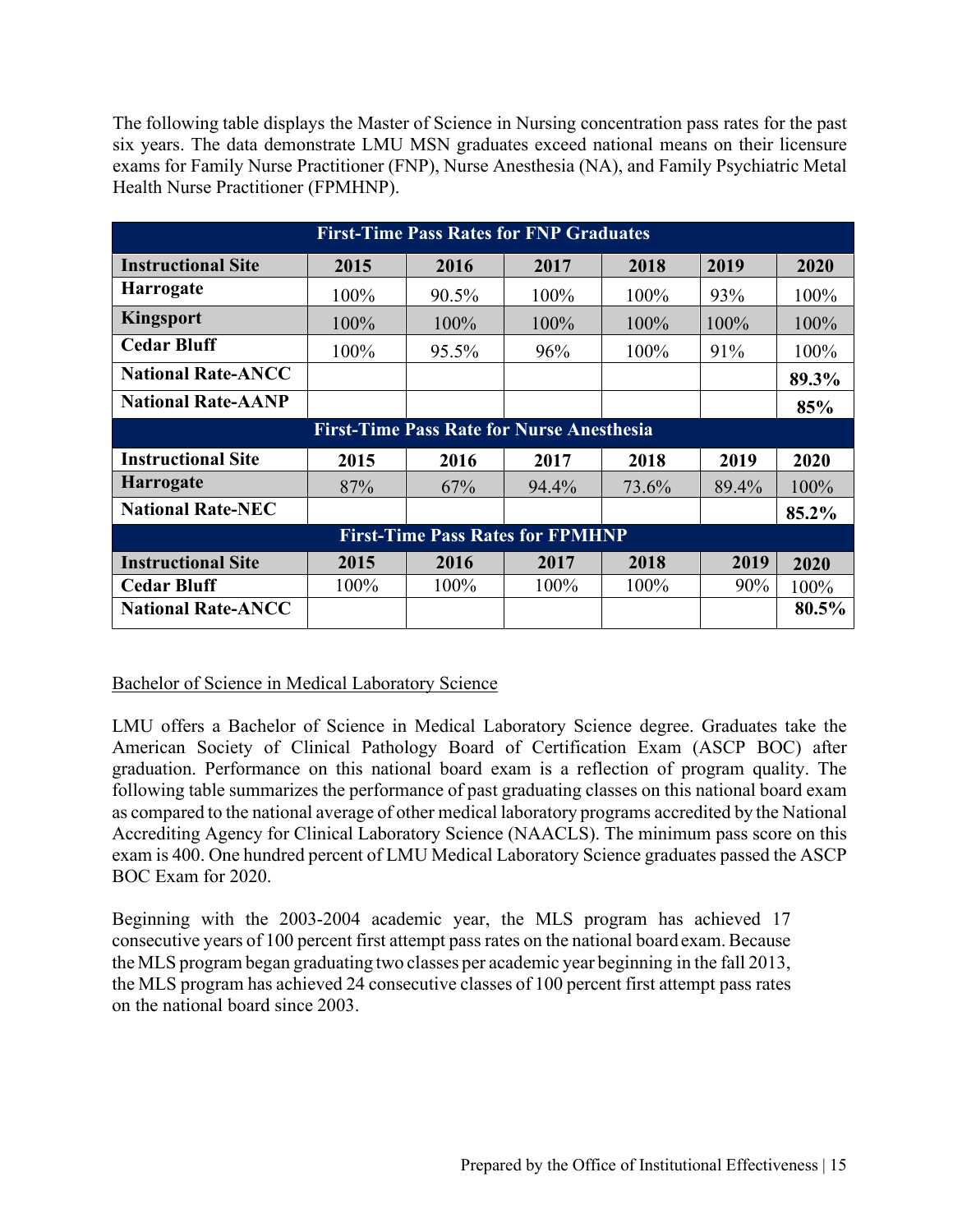| <b>LMU Medical Laboratory Science Graduating Cohorts Average</b><br><b>Score Data Part 1</b> |                                                                                                                                                                                                               |     |     |     |     |     |     |     |  |  |  |
|----------------------------------------------------------------------------------------------|---------------------------------------------------------------------------------------------------------------------------------------------------------------------------------------------------------------|-----|-----|-----|-----|-----|-----|-----|--|--|--|
| <b>Subject Area</b>                                                                          | <b>Spring</b><br><b>National</b><br><b>National</b><br>Fall<br><b>National</b><br><b>Spring</b><br>Fall<br><b>National</b><br>2017<br>2018<br>2017<br>2018<br><b>Average</b><br>Average<br>Average<br>Average |     |     |     |     |     |     |     |  |  |  |
| Immunohematology                                                                             | 503                                                                                                                                                                                                           | 495 | 456 | 505 | 511 | 495 | 512 | 487 |  |  |  |
| <b>Clinical Chemistry</b>                                                                    | 627                                                                                                                                                                                                           | 512 | 562 | 535 | 634 | 526 | 546 | 515 |  |  |  |
| Hematology                                                                                   | 743                                                                                                                                                                                                           | 503 | 658 | 524 | 511 | 519 | 598 | 513 |  |  |  |
| <b>Immunology/Serology</b>                                                                   | 715                                                                                                                                                                                                           | 469 | 648 | 480 | 427 | 472 | 470 | 482 |  |  |  |
| <b>Clinical Microbiology</b>                                                                 | 636                                                                                                                                                                                                           | 510 | 643 | 539 | 603 | 521 | 565 | 504 |  |  |  |
| Urinalysis & Body<br><b>Fluid Analysis</b>                                                   | 745                                                                                                                                                                                                           | 502 | 664 | 520 | 604 | 510 | 501 | 511 |  |  |  |
| Laboratory<br><b>Operations</b>                                                              | 479                                                                                                                                                                                                           | 521 | 619 | 529 | 505 | 521 | 458 | 507 |  |  |  |

| <b>MU Medical Laboratory Science Graduating Cohorts Average</b><br><b>Score Data Part 2</b> |                       |                            |              |                            |                       |                            |              |                            |  |
|---------------------------------------------------------------------------------------------|-----------------------|----------------------------|--------------|----------------------------|-----------------------|----------------------------|--------------|----------------------------|--|
| <b>Subject Area</b>                                                                         | <b>Spring</b><br>2019 | <b>National</b><br>Average | Fall<br>2019 | <b>National</b><br>Average | <b>Spring</b><br>2020 | <b>National</b><br>Average | Fall<br>2020 | <b>National</b><br>Average |  |
| Immunohematology                                                                            | 538                   | 523                        | 507          | 506                        | 526                   | 521                        | 543          | 497                        |  |
| <b>Clinical Chemistry</b>                                                                   | 534                   | 527                        | 672          | 509                        | 550                   | 511                        | 543          | 492                        |  |
| Hematology                                                                                  | 546                   | 537                        | 701          | 500                        | 604                   | 534                        | 544          | 490                        |  |
| Immunology                                                                                  | 549                   | 504                        | 591          | 483                        | 551                   | 518                        | 510          | 474                        |  |
| /Serology                                                                                   |                       |                            |              |                            |                       |                            |              |                            |  |
| <b>Clinical Microbiology</b>                                                                | 526                   | 519                        | 638          | 495                        | 499                   | 522                        | 555          | 491                        |  |
| <b>Urinalysis &amp; Body</b><br><b>Fluid Analysis</b>                                       | 596                   | 500                        | 702          | 504                        | 534                   | 513                        | 529          | 481                        |  |
| Laboratory<br><b>Operations</b>                                                             | 677                   | 519                        | 735          | 502                        | 457                   | 510                        | 514          | 494                        |  |

The two tables above display the subject area averages for LMU compared to national averages on the ASCP BOC, and the third table below displays the 1<sup>st</sup> attempt pass rates for LMU students compared to the national average on the ASCP BOC.

| <b>ASCP Board of Certification</b><br>1 <sup>st</sup> Attempt Class Pass Rates |             |     |  |  |  |  |  |  |
|--------------------------------------------------------------------------------|-------------|-----|--|--|--|--|--|--|
| <b>LMU Pass Rates</b><br>National Average                                      |             |     |  |  |  |  |  |  |
| <b>Fall 2015</b>                                                               | $100\%$     | 78% |  |  |  |  |  |  |
| Spring 2016                                                                    | 100%        | 81% |  |  |  |  |  |  |
| <b>Fall 2016</b>                                                               | $100\%$     | 81% |  |  |  |  |  |  |
| Spring 2017                                                                    | 100%        | 80% |  |  |  |  |  |  |
| <b>Fall 2017</b>                                                               | 100%        | 79% |  |  |  |  |  |  |
| Spring 2018                                                                    | 100%<br>80% |     |  |  |  |  |  |  |
| <b>Fall 2018</b>                                                               | 100%        | 79% |  |  |  |  |  |  |

Prepared by the Office of Institutional Effectiveness | 16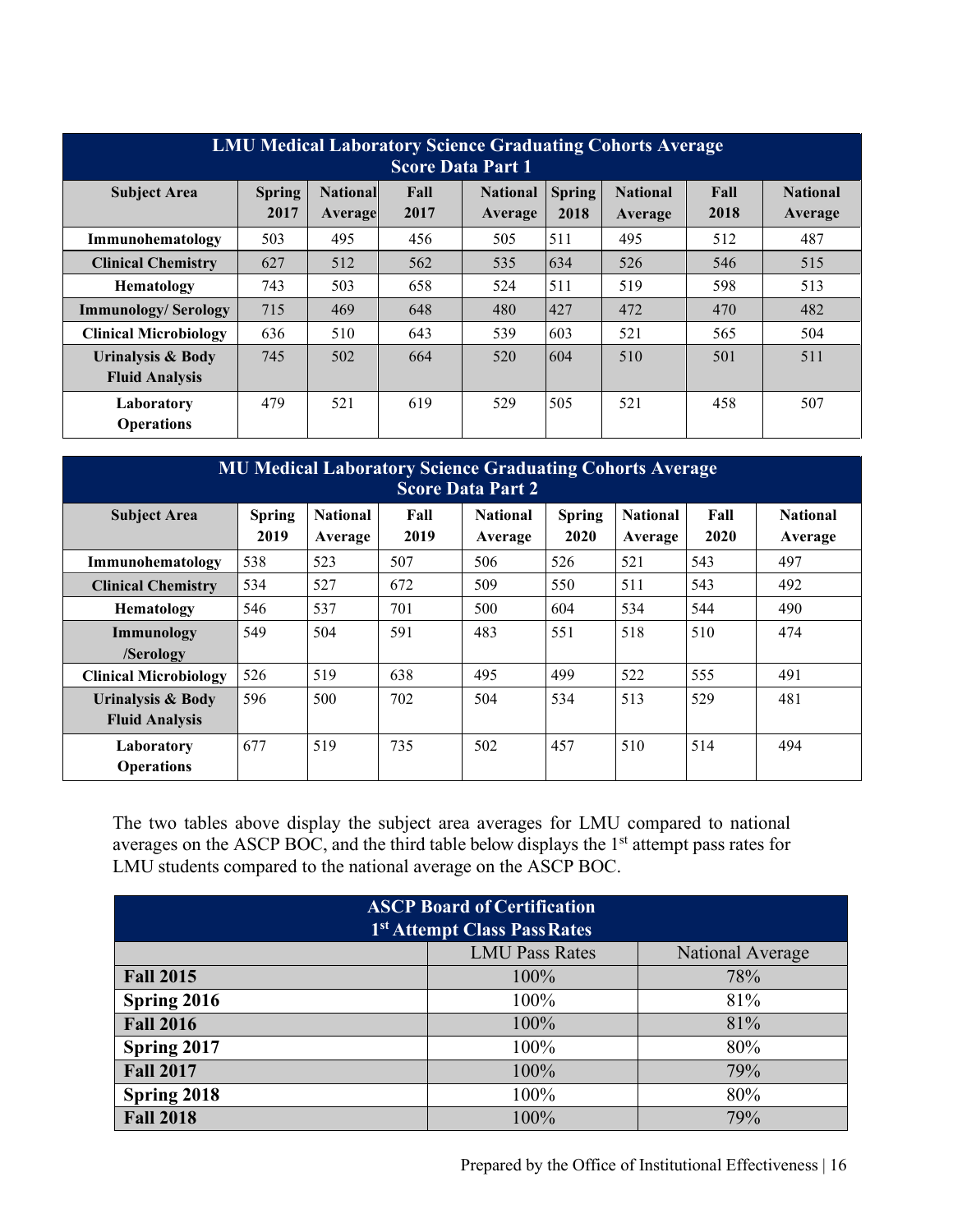| Spring 2019      | 100%    | 87% |
|------------------|---------|-----|
| <b>Fall 2019</b> | 100%    | 80% |
| Spring 2020      | $100\%$ | 88% |
| <b>Fall 2020</b> | $100\%$ | 77% |

Doctor of Osteopathic Medicine

LMU-DCOM uses licensure exam pass rate data to effectively evaluate success with respect to student achievement. The table below shows the COMLEX first-time pass rates for the past seven years.

| <b>LMU-DCOM COMLEX First-Time Pass Rates</b> |                |                |                |                 |  |  |  |  |
|----------------------------------------------|----------------|----------------|----------------|-----------------|--|--|--|--|
| <b>Exam Cycle</b>                            | <b>COMLEX1</b> | <b>COMLEX2</b> | <b>COMLEX2</b> | <b>COMLEX 3</b> |  |  |  |  |
|                                              |                | CE             | <b>PE</b>      |                 |  |  |  |  |
| 2013-2014                                    | 84.8%          | 92.1%          | 84.3%          | 98%             |  |  |  |  |
| 2014-2015                                    | 89.3%          | 90.5%          | 87.9%          | 95.3%           |  |  |  |  |
| 2015-2016                                    | 87.7%          | 88.7%          | 87.5%          | 96.3%           |  |  |  |  |
| 2016-2017                                    | 92.4%          | 88.7%          | 85.9%          | 96.3%           |  |  |  |  |
| 2017-2018                                    | 93.7%          | 87.8%          | 85.9%          | 96.3%           |  |  |  |  |
| 2018-2019                                    | 89.2%          | 94.6%          | 84.7%          | 96.4%           |  |  |  |  |
| 2019-2020                                    | 92.1%          | 96.9%          | 90.3%          | 95.3%           |  |  |  |  |

For the 2019-2020 academic year, LMU-DCOM pass rates were slightly lower than the national pass rates. On COMLEX 1, 92.1% of LMU-DCOM students passed, while 94.3% passed nationally. On COMLEX 2, 96.9% (CE) and 90.3% (PE) of LMU-DCOM students passed the first time, while 96.8% (CE) and 92.1% (PE) passed nationally. On COMLEX 3, 95.3% of LMU-DCOM students passed the first time, while 97.5% nationally passed.

| <b>National COMLEX First-Time Pass Rates</b> |                |                      |                             |                 |  |  |  |  |
|----------------------------------------------|----------------|----------------------|-----------------------------|-----------------|--|--|--|--|
| <b>Exam Cycle</b>                            | <b>COMLEX1</b> | <b>COMLEX2</b><br>CE | <b>COMLEX2</b><br><b>PE</b> | <b>COMLEX 3</b> |  |  |  |  |
| 2013-2014                                    | 92.1%          | 92.3%                | 92.6%                       | 96.0%           |  |  |  |  |
| 2014-2015                                    | 93.9%          | 92.6%                | 92.1%                       | 96.4%           |  |  |  |  |
| 2015-2016                                    | 92.3%          | 92.2%                | 93.0%                       | 96.5%           |  |  |  |  |
| 2016-2017                                    | 92.7%          | 88.2%                | 92.9%                       | 96.7%           |  |  |  |  |
| 2017-2018                                    | 96.0%          | 92.8%                | 93.2%                       | 95.4%           |  |  |  |  |
| 2018-2019                                    | 93.0%          | 95.6%                | 93.2%                       | 97.4%           |  |  |  |  |
| 2019-2020                                    | 94.3%          | 96.8%                | 92.1%                       | 97.5%           |  |  |  |  |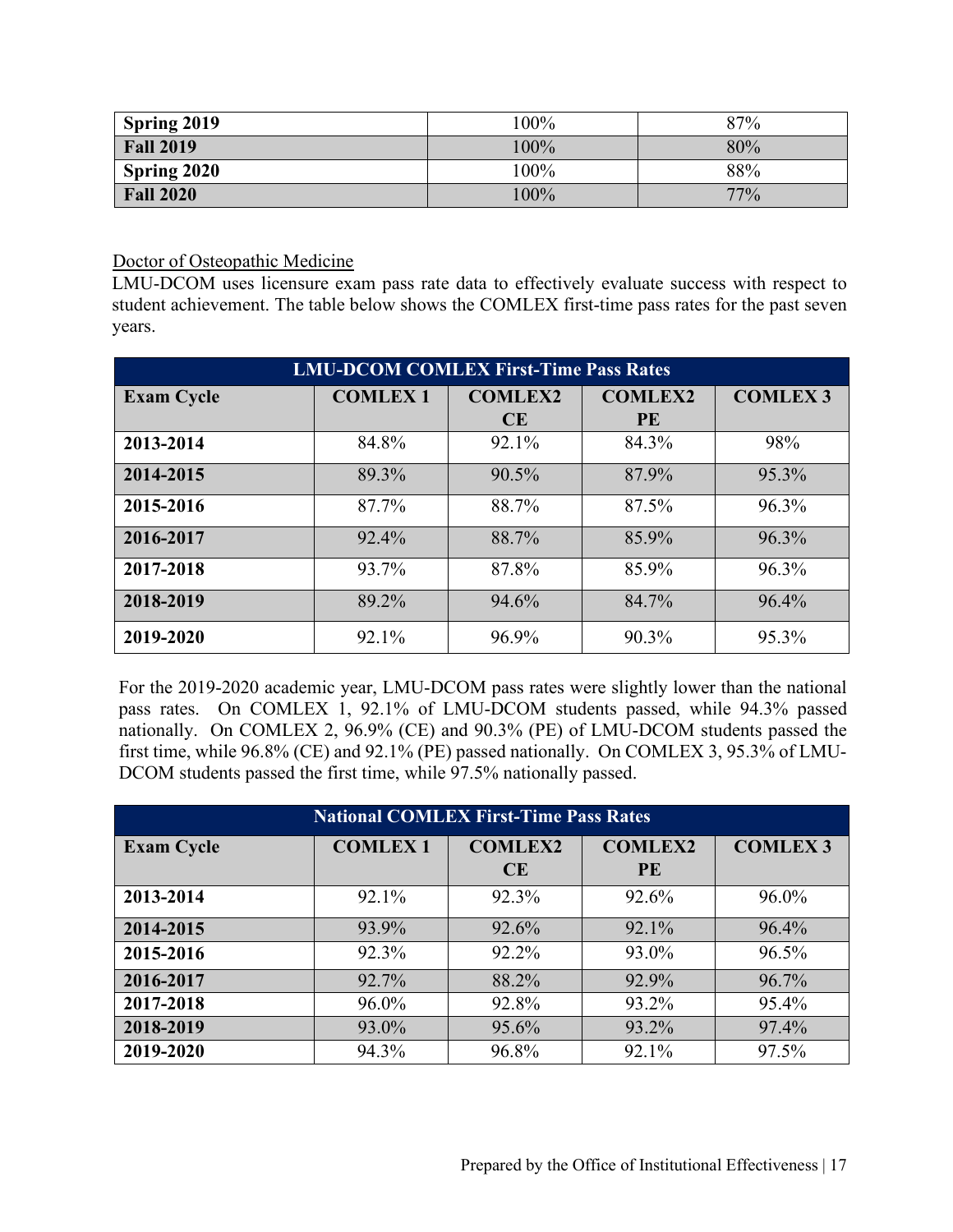#### Physician Assistant Program

LMU tracks the success of students graduating from the Physician's Assistant (PA) program by examining graduates' scores on the Physician Assistant National Certifying Examination (PANCE). Faculty and administrators use exam results in making programmatic and curricular improvements year over year. Use of this type of data is effective in helping the institution determine whether the program is meeting students' needs and preparing students for the requirements of careers in this field. The table below demonstrates how LMU tracks student success on the PANCE.

|              | <b>Physician Assistant Program (Master of Science) PANCE Pass Rates</b> |                                   |                                             |                                        |
|--------------|-------------------------------------------------------------------------|-----------------------------------|---------------------------------------------|----------------------------------------|
| <b>Class</b> | Group                                                                   | # of PANCE<br><b>Participants</b> | <b>National</b><br><b>Exam Pass</b><br>Rate | <b>LMU</b> Overall<br><b>Pass Rate</b> |
| 2015         | All Takers                                                              | 82                                | 99%                                         | 100%                                   |
|              | <b>First Time Takers</b>                                                | 82                                | 96%                                         | 95%                                    |
| 2016         | All Takers                                                              | 87                                | 99%                                         | 100%                                   |
|              | <b>First Time Takers</b>                                                | 87                                | 96%                                         | 91%                                    |
| 2017         | All Takers                                                              | 91                                | 98%                                         | 100%                                   |
|              | <b>First Time Takers</b>                                                | 91                                | 97%                                         | 95%                                    |
| 2018         | All Takers                                                              | 101                               | 99%                                         | 100%                                   |
|              | <b>First Time Takers</b>                                                | 101                               | 98%                                         | 95%                                    |
| 2019         | All Takers                                                              | 87                                | 99%                                         | 99%                                    |
|              | <b>First Time Takers</b>                                                | 87                                | 93%                                         | 89%                                    |
| 2020         | All Takers                                                              | 99                                | 93%                                         | 97%                                    |
|              | <b>First Time Takers</b>                                                | 94                                | 95%                                         | 93%                                    |

In 2020, 93% of LMU PA graduates passed the PANCE on the first try, while 95% of national PA students passed on the first attempt. For all takers in 2020, 97% of LMU graduates passed, while only 93% passed nationally. Previous years follow the same pattern. LMU graduates passed on the first attempt at lower rates than the national rates; however, LMU has higher pass rates for all takers than the national rates.

# Social Work

The LMU social work program actively tracks graduates as they participate in the Area Content Achievement Test (ACAT) Standardized Examination. The table below demonstrates that the LMU social work program is effectively monitoring student achievement through tracking examination scores. When comparing LMU and National overall ACAT scores, LMU consistently scores at or above the national score.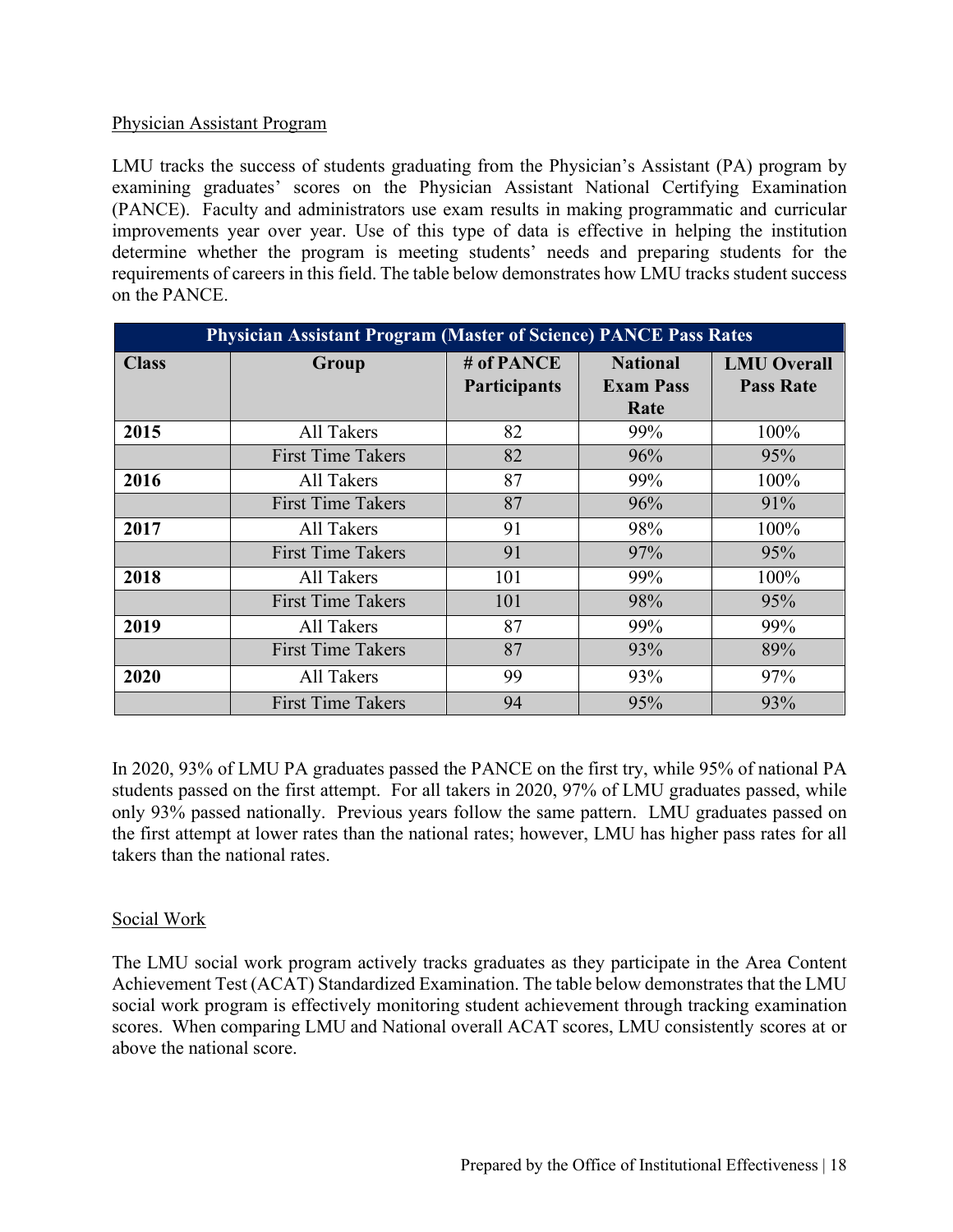| Area                     | 2016  | Nat.<br>2016 | 2017  | Nat.<br>2017 | 2018  | Nat.<br>2018 | 2019  | Nat.<br>2019 | 2020  | Nat.<br>2020 |
|--------------------------|-------|--------------|-------|--------------|-------|--------------|-------|--------------|-------|--------------|
|                          | $n=5$ |              | $n=4$ |              | $n=9$ |              | $n=4$ |              | $n=6$ |              |
| Policy                   | 529   |              | 477   |              | 492   |              | 586   |              | 493   |              |
| Practice                 | 445   |              | 520   |              | 520   |              | 566   |              | 503   |              |
| <b>HBSE</b>              | 471   |              | 515   |              | 498   |              | 535   |              | 513   |              |
| Research                 | 495   |              | 520   |              | 502   |              | 561   |              | 440   |              |
| <b>Diversity</b>         | 481   |              | 560   |              | 495   |              | 571   |              | 494   |              |
| <b>Populations at</b>    | 449   |              | 463   |              | 455   |              | 563   |              | 554   |              |
| <b>Risk</b>              |       |              |       |              |       |              |       |              |       |              |
| Social and               | 427   |              | 530   |              | 448   |              | 493   |              | 475   |              |
| <b>Economic Justice</b>  |       |              |       |              |       |              |       |              |       |              |
| <b>Values and Ethics</b> | 520   |              | 530   |              | 544   |              | 578   |              | 486   |              |
| Overall                  | 477   | 502          | 514   | 499          | 493   | 492          | 557   | 491          | 495   | 484          |

Except for 2016, LMU Social Work students averaged a higher score on the ACAT than the national average.

# Doctor of Jurisprudence

LMU's Duncan School of Law (DSOL) offers the Doctor of Jurisprudence degree. Under recently revised American Bar Association (ABA) standards regarding bar passage outcomes, known as Standard 316, at least 75 percent of a law school's graduates who sit for a bar examination must pass a bar examination administered within two years of their date of graduation. Law school faculty and administrators use exam data to make programmatic and curricular improvements.

| <b>Ultimate Bar Passage – Any Jurisdiction</b> |                                      |                                                                                                                                        |    |       |  |  |  |  |
|------------------------------------------------|--------------------------------------|----------------------------------------------------------------------------------------------------------------------------------------|----|-------|--|--|--|--|
| Calendar<br>Year                               | <b>Number of</b><br><b>Graduates</b> | <b>Graduates Who Sat for Bar</b><br><b>Exam w/in 2 Years of Graduation</b><br>Date<br><b>Takers</b><br><b>Passers</b><br>$\frac{6}{9}$ |    |       |  |  |  |  |
|                                                |                                      |                                                                                                                                        |    |       |  |  |  |  |
| 2018                                           | 56                                   | 56                                                                                                                                     | 51 | 91.1% |  |  |  |  |
| 2017                                           | 20                                   | 19                                                                                                                                     | 17 | 89.5% |  |  |  |  |
| 2016                                           | 17                                   | 16                                                                                                                                     | 15 | 93.8% |  |  |  |  |
| 2015                                           | 20                                   | 19<br>89.5%<br>17                                                                                                                      |    |       |  |  |  |  |

The table above shows that 91.1% of 2018 law graduates who sat for a bar exam passed it within two years of graduation. The data for the 2018 law graduates are the most recent data required by and submitted to the ABA. LMU DSOL graduates consistently pass the bar exam at rates above the 75% threshold required by the ABA.

The Duncan School of Law also reports first-time bar passage rates to the ABA. The following table shows that 76.4% of graduates who sat for a bar exam for the first time in 2020 passed the exam. December 2020 graduates who took the bar exam for the first time in February 2021 will count towards the 2021 first-time bar passage rate.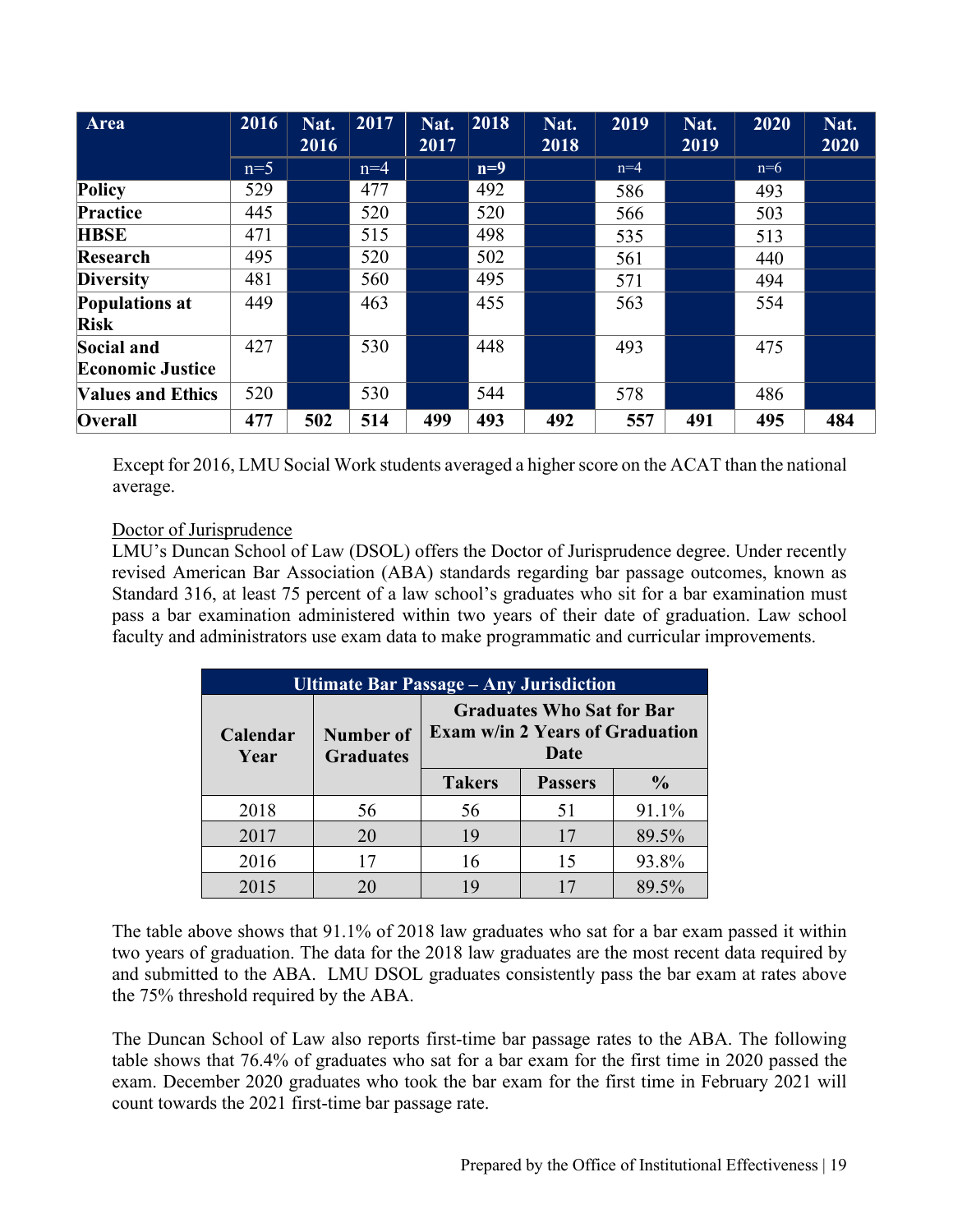| <b>First-Time Bar Passage – Any Jurisdiction</b> |                                    |                |           |  |  |  |  |  |
|--------------------------------------------------|------------------------------------|----------------|-----------|--|--|--|--|--|
| Calendar<br>Year                                 | <b>First-time</b><br><b>Takers</b> | <b>Passers</b> | Pass rate |  |  |  |  |  |
| 2020                                             | 72                                 | 55             | 76.4%     |  |  |  |  |  |
| 2019                                             | 65                                 | 45             | 69.2%     |  |  |  |  |  |
| 2018                                             | 47                                 | 35             | 74.5%     |  |  |  |  |  |
| 2017                                             | 18                                 | 13             | 72.2%     |  |  |  |  |  |
| 2016                                             | 16                                 | 14             | 87.5%     |  |  |  |  |  |

#### **Bar Exam Passage – Tennessee**

| <b>Bar Exam</b><br><b>Administration</b> | <b>First-time Takers</b> |               |               | <b>Repeat Takers</b> |                |               | <b>Overall</b> |               |               |
|------------------------------------------|--------------------------|---------------|---------------|----------------------|----------------|---------------|----------------|---------------|---------------|
|                                          | <b>Passer</b><br>S       | <b>Takers</b> | $\frac{0}{0}$ | <b>Passers</b>       | <b>Takers</b>  | $\frac{0}{0}$ | <b>Passers</b> | <b>Takers</b> | $\frac{0}{0}$ |
| October 2020                             | 41                       | 54            | 75.9%         | 3                    | 5              | $60.0\%$      | 44             | 59            | 74.58%        |
| <b>February 2020</b>                     | 8                        | 9             | 88.9%         | $\overline{4}$       | 10             | $40.0\%$      | 12             | 19            | $63.2\%$      |
| <b>July 2019</b>                         | 35                       | 48            | 72.9%         | 6                    | 9              | 66.7%         | 41             | 57            | 71.9%         |
| <b>February 2019</b>                     | 3                        | 5             | $60.0\%$      | 5                    | 12             | 41.7%         | 8              | 17            | 47.1%         |
| <b>July 2018</b>                         | 32                       | 42            | 76.2%         | $\mathbf{1}$         | 3              | 33.3%         | 33             | 45            | 73.3%         |
| <b>February 2018</b>                     | $\mathbf{1}$             | 1             | 100.0%        | $\boldsymbol{0}$     | $\overline{4}$ | $0.0\%$       | $\mathbf{1}$   | 5             | 20.0%         |
| 3-Year Total                             | 120                      | 159           | 75.5%         | 19                   | 43             | 44.2%         | 139            | 202           | 68.8%         |

In Tennessee, where the majority of Duncan School of Law graduates sit for the bar exam, the DSOL reports a first-time bar passage rate of 75.5% since February 2018. Most recently, DSOL graduates earned an 75.9% first-time bar passage rate on the October 2020 Tennessee bar exam, which was rescheduled from July 2020 and administered remotely as a result of the COVID-19 pandemic.

#### Doctor of Veterinary Medicine

LMU College of Veterinary Medicine (CVM) uses the North American Veterinary Licensing Examination (NAVLE) pass rate data to effectively evaluate success with respect to student achievement. This is the licensing examination that is required for veterinarians to practice. The table below shows the NAVLE pass rates for the first three years. The American Veterinary Medical Association Council of Education (AVMA COE) is the accrediting body for Colleges of Veterinary Medicine. The AVMA COE desires for all veterinary colleges/schools to meet a student pass rate of 80% on the NAVLE. All four classes that have taken the NAVLE have met this standard. Students must obtain a score of 425 to pass the NAVLE. The LMU average NAVLE scores continue to be below the national average, but pass rates are well above the 80% threshold. For the Class of 2021, 87% of LMU CVM students passed the NAVLE.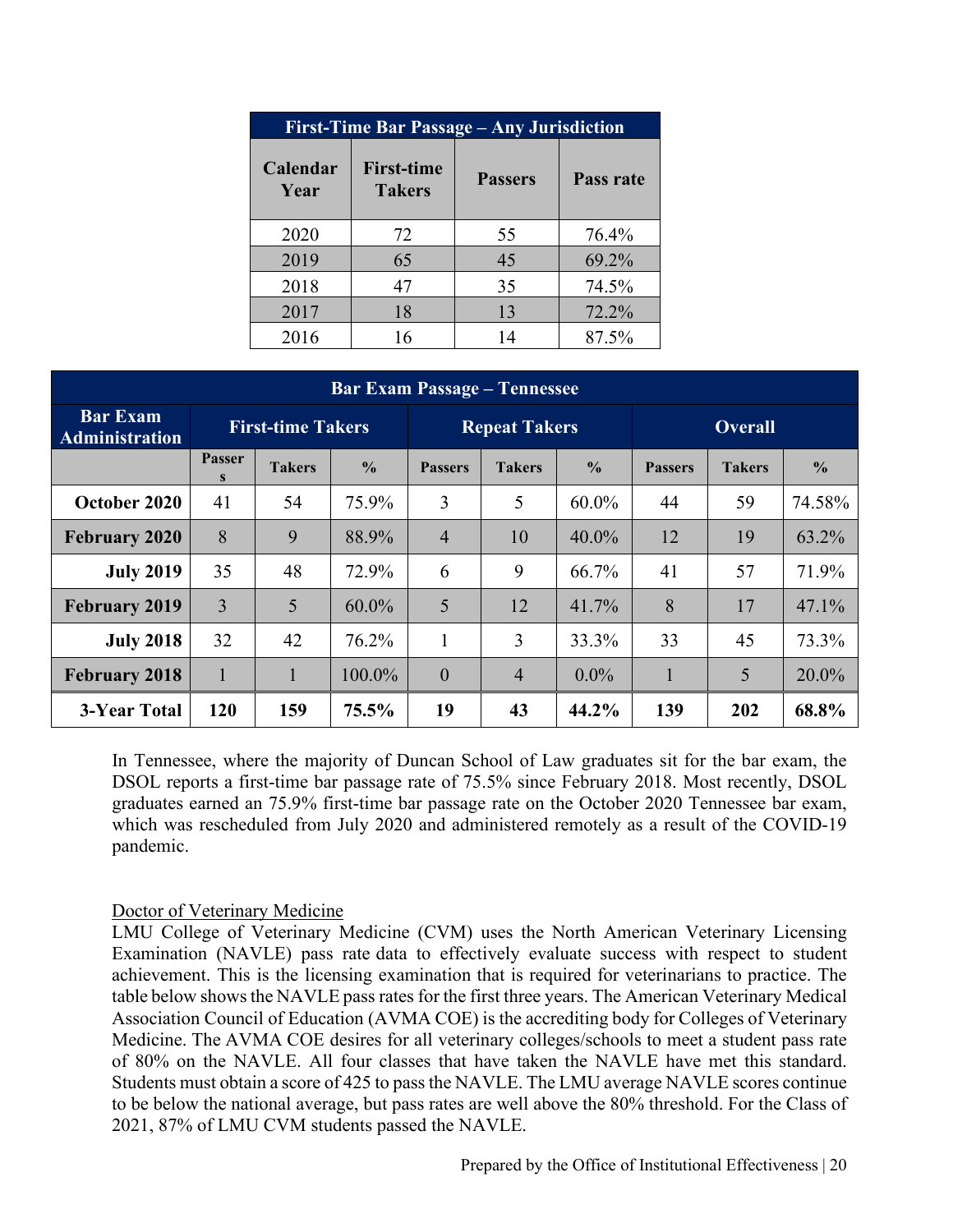| <b>NAVLE Pass Rate for All Takers</b> |        |                   |            |        |        |           |              |
|---------------------------------------|--------|-------------------|------------|--------|--------|-----------|--------------|
|                                       | #      | <b>First Time</b> | First Time | #      | Retake | Retake    | <b>TOTAL</b> |
|                                       | Tested | Passed            | Pass Rate  | Retake | Passed | Pass Rate | Pass Rate    |
| 2018                                  | 86     | 63                | 73%        | 23     | 13     | 57%       | 87%          |
| 2019                                  | 101    | 85                | 84%        | 16     | 11     | 69%       | 95%          |
| 2020                                  | 108    | 95                | 88%        | 13     |        | 77%       | 97%          |
| 2021                                  | 116    | 91                | 79%        | 22     |        | $41\%$    | 87%          |

| <b>COMPARISONS</b> |                           |                           |  |  |  |
|--------------------|---------------------------|---------------------------|--|--|--|
|                    | <b>LMU</b>                | National                  |  |  |  |
|                    | <b>Ultimate Pass Rate</b> | <b>Ultimate Pass Rate</b> |  |  |  |
| 2018               | 87%                       | 95%                       |  |  |  |
| 2019               | 95%                       | 94%                       |  |  |  |
| 2020               | 97%                       | 95%                       |  |  |  |
| 2021               | 87%                       | 92%                       |  |  |  |

| <b>COMPARISONS</b> |                       |                     |                             |  |  |
|--------------------|-----------------------|---------------------|-----------------------------|--|--|
|                    | <b>LMU</b><br>Average | National<br>Average | Number of Students<br>Above |  |  |
|                    |                       |                     | National Average            |  |  |
| 2018               | 464                   | 505                 | 19(22%)                     |  |  |
| 2019               | 487                   | 503                 | 34 (33%)                    |  |  |
| 2020               | 485                   | 498                 | 41 (38%)                    |  |  |
| $2021*$            | 471                   | 504                 | 35(29%)                     |  |  |

Class of 2021 students who failed the NAVLE were asked why they believe they failed the NAVLE on a program exit survey. Of the students who failed the NAVLE in the Fall window and answered the survey question ( $n = 24$ ), six stated that lack of hands-on training in the first three blocks due to COVID alterations of the clinical year affected their preparedness, seven indicated reasons of a personal nature that impeded their ability to prepare or take the exam successfully, six indicated they had not prepared for the rigor of the examination, and five indicated they did not have enough time to study while completing rotations.

Given the results for the Class of 2021, the Class of 2022 will be completing more requirements as part of the three credits they receive for NAVLE preparation and administration. The new requirements include: 1) creation of a graded study plan, 2) taking the ICVA self-assessment twice as results from that exam are highly correlated with NAVLE results, 3) completing timed exams in test mode in a commercial NAVLE preparation program at scheduled times and of increasing length, and 4) completing a higher percentage of a commercial NAVLE preparation program that is provided by LMU-CVM.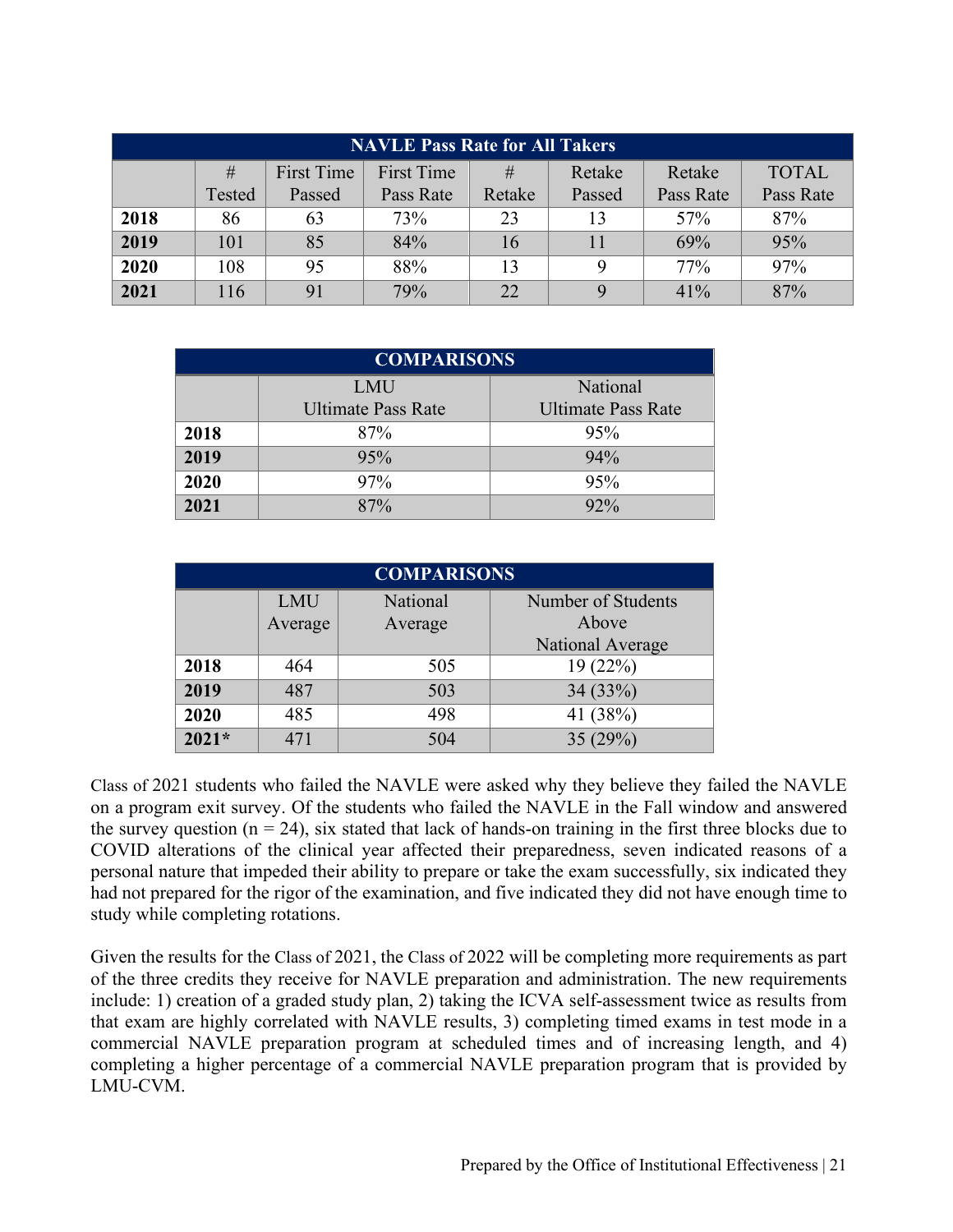# Veterinary Medical Technology

LMU offers an Associate of Science in Veterinary Medical Technology degree. Graduates of the program are eligible to take the Veterinary Technician National Examination (VTNE), which is accepted as the standard credentialing examination in jurisdictions in which credentialing is optional or mandatory. A minimum passing score on the exam is 425. The following table summarizes the performance of graduating classes on the VTNE as compared to the national average of other programs' graduates accredited by the American Veterinary Medical Association (AVMA) Committee on Veterinary Technician Education and Activities (CVTEA).

| <b>Test Cycle</b><br>July $1 -$ June<br>30 | <b>LMU First</b><br><b>Time</b><br><b>Attempts</b> | <b>LMU</b><br><b>First</b><br><b>Time</b><br><b>Pass</b> | <b>LMU First</b><br><b>Time Pass</b><br>Rate | <b>National</b><br><b>First Time</b><br><b>Attempts</b> | <b>National</b><br><b>First Time</b><br><b>Pass</b> | <b>National First</b><br><b>Time Pass</b><br>Rate |
|--------------------------------------------|----------------------------------------------------|----------------------------------------------------------|----------------------------------------------|---------------------------------------------------------|-----------------------------------------------------|---------------------------------------------------|
| $2013 - 2014$                              | 11                                                 | 8                                                        | 72.73%                                       | 5,850                                                   | 4,254                                               | 72.38%                                            |
| $2014 - 2015$                              | 22                                                 | 11                                                       | 50%                                          | 6,369                                                   | 4,553                                               | 71.49%                                            |
| $2015 - 2016$                              | 23                                                 | 16                                                       | 69.57%                                       | 6,565                                                   | 4,572                                               | 69.64%                                            |
| $2016 - 2017$                              | 10                                                 | 8                                                        | 80%                                          | 4,847                                                   | 3,460                                               | 71.38%                                            |
| $2017 - 2018$                              | 11                                                 | 8                                                        | 72.73%                                       | 7,105                                                   | 4,821                                               | 67.85%                                            |
| $2018 - 2019$                              | 13                                                 | 9                                                        | 69.23%                                       | 6,788                                                   | 4,876                                               | 71.83%                                            |
| $2019 - 2020$                              | 11                                                 | 9                                                        | 81.82%                                       | 5,606                                                   | 4,153                                               | 74.08%                                            |
| $2020 - 2021$                              | 15                                                 | 7                                                        | 47%                                          | 2,658                                                   | 2,071                                               | 77.77%                                            |

According to AVMA CVTEA standards, all accredited programs must maintain a 3-year rolling average first time pass rate of at least 50% in order to avoid an adverse accreditation decision. Programs must also post first time result data of the three most recent years testing cycles. There are three testing windows in each year's testing cycle (July-August, November-December, and March-April).

LMU's Veterinary Technology Program typically has pass rates 70% and higher which is consistent with the national averages for first-time test takers, and LMU has maintained a 3-year rolling average first time pass rate of at least 50% on the VTNE. However, the LMU VMT program was below the national average first time pass rate for 2020-2021.

The 2020 graduates faced many difficulties since their Spring semester was interrupted and moved to an online format. Many students' families required them to immediately start working instead of focusing on their degree completion. The practice national exam tests that the students normally have access to were not available during this time. Students were able to complete their mandated essential skills, six-week externships and graduate on time. However, many students had to adjust their externship location and did not experience the same caseload as normal because of the pandemic. Timing of the national board exams was moved from the July/August testing window to an extended window. Many of LMU VMT students did not take the VTNE until much later than normal, and students who have a longer span of time between the end of classes and the test tend to produce lower scores.

The Veterinary Technology Program also made some changes to try and improve the pass rates of our